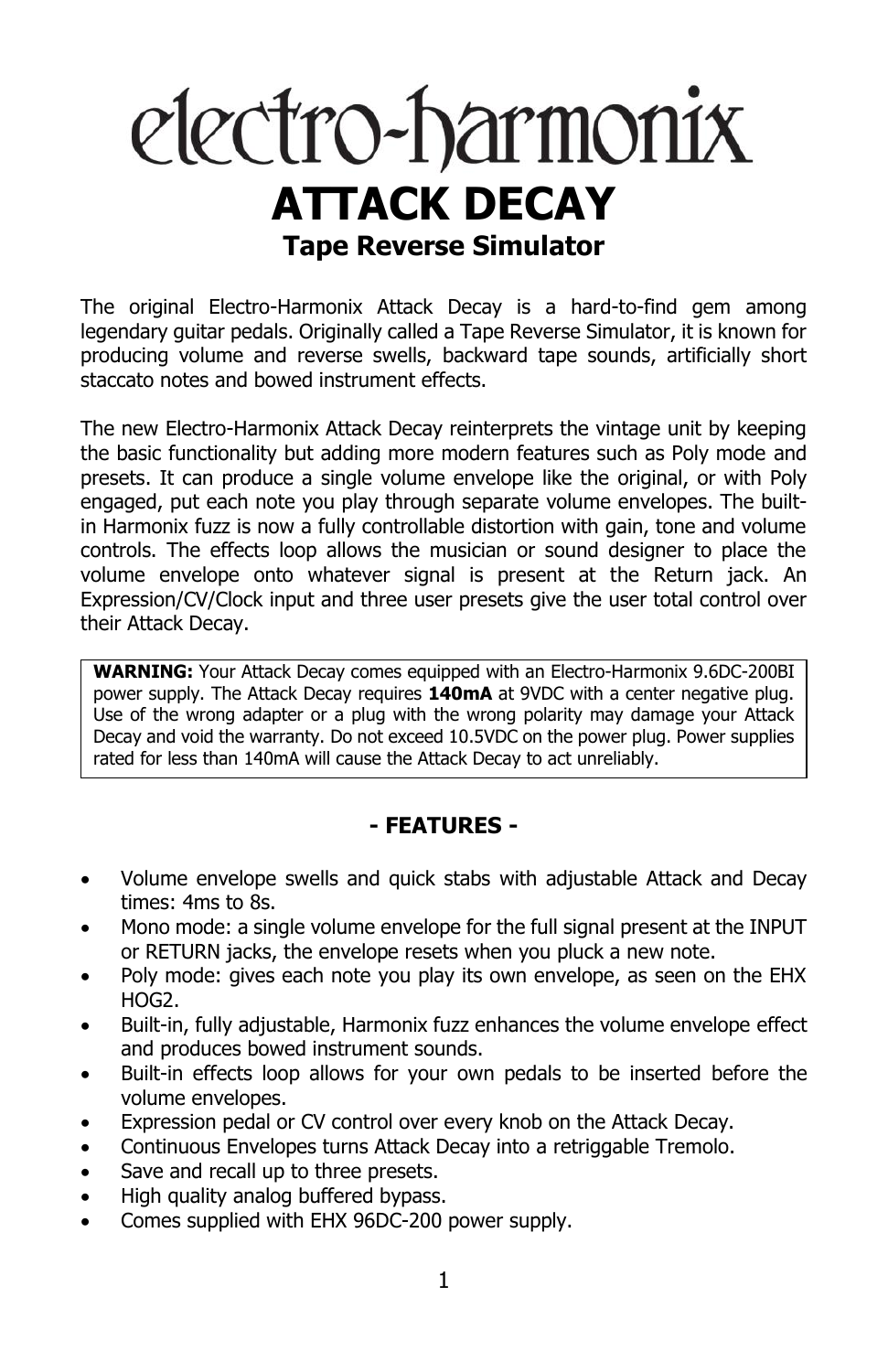### **TABLE OF CONTENTS**

Attack Decay Manual Version 1.1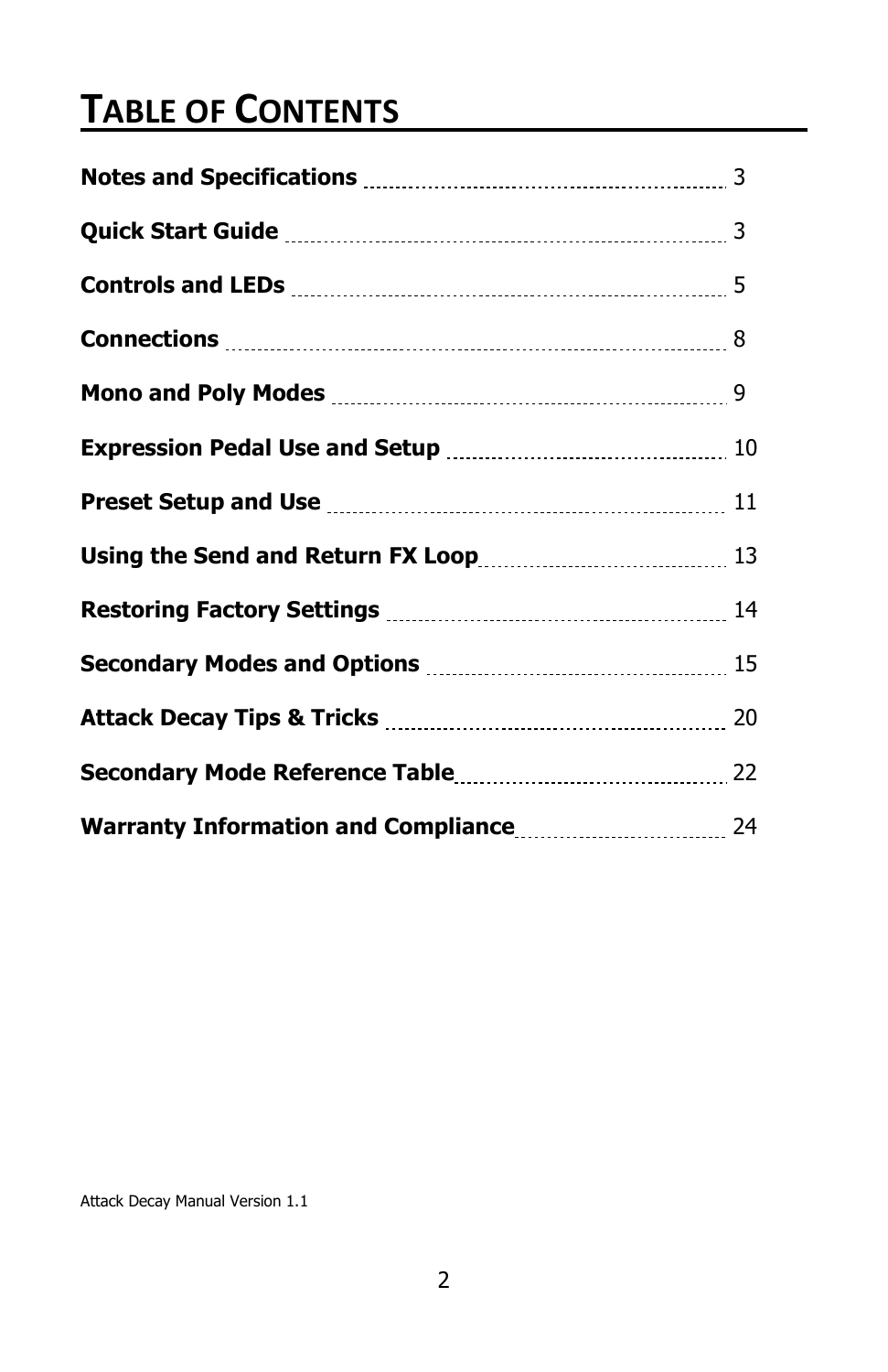### **NOTES AND SPECIFICATIONS**

- Audio input impedance at INPUT jack:  $1M\Omega$
- Audio output impedance at OUTPUT jack: 500 $\Omega$
- Audio output impedance at SEND jack:  $500\Omega$
- Audio input impedance of the RETURN jack:  $2M\Omega$
- Current draw: 140mA
- Maximum input signal level: +4.0dBu
- Maximum gain: approximately +13dB

## **QUICK START GUIDE**

#### **PLUGGING IN THE ATTACK DECAY**

- 1. Connect the supplied EHX9.6DC AC Adapter into the 9V jack at the top of the Attack Decay. Plug the AC Adapter into an AC outlet.
- 2. Connect your guitar or other instrument into the INPUT jack using a standard 1/4" instrument cable. Connect the OUTPUT jack to your amp with another standard 1/4" instrument cable.

#### **CREATING A VOLUME SWELL EFFECT**

- 1. Ensure none of the PRESET or POLY buttons at the top left of the Attack Decay are lit. If any button is lit, press it once to turn it off.
- 2. Ensure that H LED, located above the left footswitch, is turned off. This turns on and off the Attack Decay's internal fuzz. If the H LED is lit, press the left footswitch once to turn it off.
- 3. Turn the BLEND knob to maximum. This ensures that only the volume envelope effect is heard and no dry signal is mixed-in.
- 4. Set the DECAY knob to maximum. Set ATTACK to about 10 o'clock.
- 5. Start with the VOL knob at 50%. Adjust after playing if needed.
- 6. Start with the SENS knob set to 50%. Turn up SENS if the envelope does not trigger with each note; lower SENS if it triggers too often.
- 7. Now engage POLY mode by pressing the POLY button. You might need to turn up the ATTACK knob as well.

#### **USING THE HARMONIX FUZZ EFFECT**

- 1. Follow the instructions above to get the desired envelope effect.
- 2. Deactivate POLY mode if POLY is currently lit.
- 3. Set the H.VOL knob to 9 o'clock as this fuzz can get loud!
- 4. Press and release the left footswitch to activate the Harmonix effect.
- 5. Adjust the sound of the Harmonix fuzz with the three small knobs in the upper right corner. The HARMONIX knob sets gain/saturation, TONE adjusts brightness, and H.VOL is the fuzz's volume control.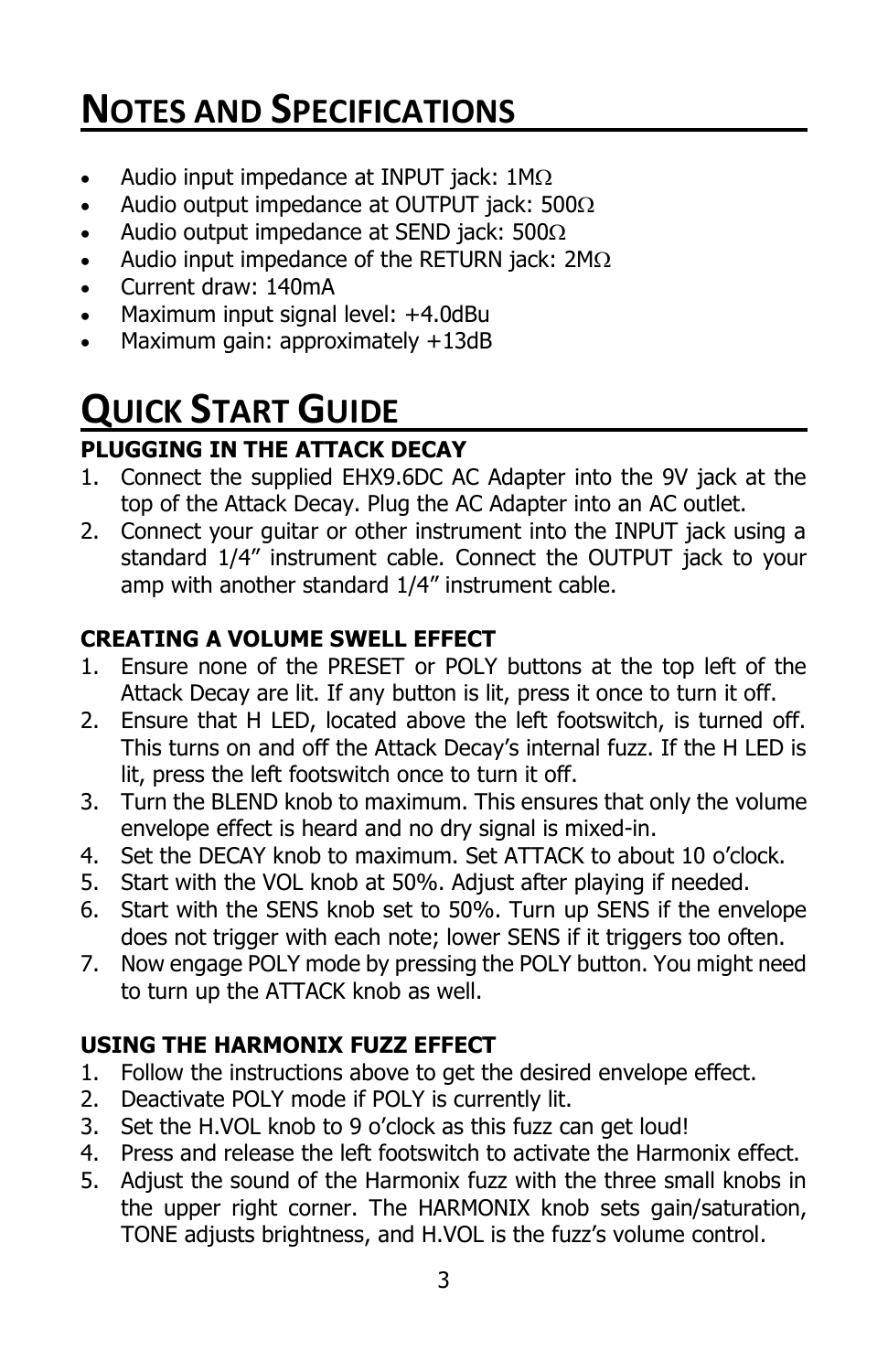#### **USING CONTINUOUS ENVELOPES (TREMOLO)**

- 1. Ensure the POLY button is off.
- 2. Set the ATTACK and DECAY knobs to 9 o'clock.
- 3. Set SENS to 50% or where you normally like to set it.
- 4. Press on the BYPASS footswitch and hold it down.
- 5. Now press on the HARMONIX footswitch and release it. You don't need to hold HARMONIX.
- 6. Release BYPASS.
- 7. Play some notes, you should hear the Attack envelope restart automatically once the Decay envelope finishes its run.
- 8. Continuous Envelope can also be enabled for POLY mode. Repeat the same procedure but change Step 1 so that the POLY button is lit.

#### **CREATING A CUSTOM EXPRESSION SWEEP**

- 1. In this example we will create a custom expression sweep for the DECAY knob. You can follow the same procedure to make an expression sweep for any of the knobs.
- 2. Make sure a compatible expression pedal is connected to the EXP jack.
- 3. Press and hold BYPASS then press and release the PRESET 1 button.
- 4. Both the PRESET 1 LED and Status LED, near BYPASS, will blink at a steady pace.
- 5. Turn the DECAY knob to its 50% setting. This will be assigned to the expression's heel position.
- 6. Press and release the PRESET 1 button. Both LEDs will blink faster.
- 7. Turn the DECAY knob to its minimum setting. This will be assigned to the expression's toe position.
- 8. Press and release the PRESET 1 button. Both LEDs will blink even faster for one second and then stop blinking.
- 9. Play some licks and rock the expression pedal. The decay time should get shorter as the pedal is moved from heel to toe.
- 10. Try this same procedure with other knobs or multiple knobs at once.

#### **SAVING A PRESET**

- 1. Create a setting on the Attack Decay that you really like.
- 2. Choose one of the preset slots to save the setting. For our purposes let's choose PRESET 2.
- 3. Press and hold the PRESET 2 button. After one second all the Preset buttons blink. After two seconds they cease blinking.
- 4. Release the PRESET 2 button after LEDs stop blinking.
- 5. The preset is saved.
- 6. To **recall** a preset, press and release the corresponding Preset button. The button will light solid indicating that a preset is loaded.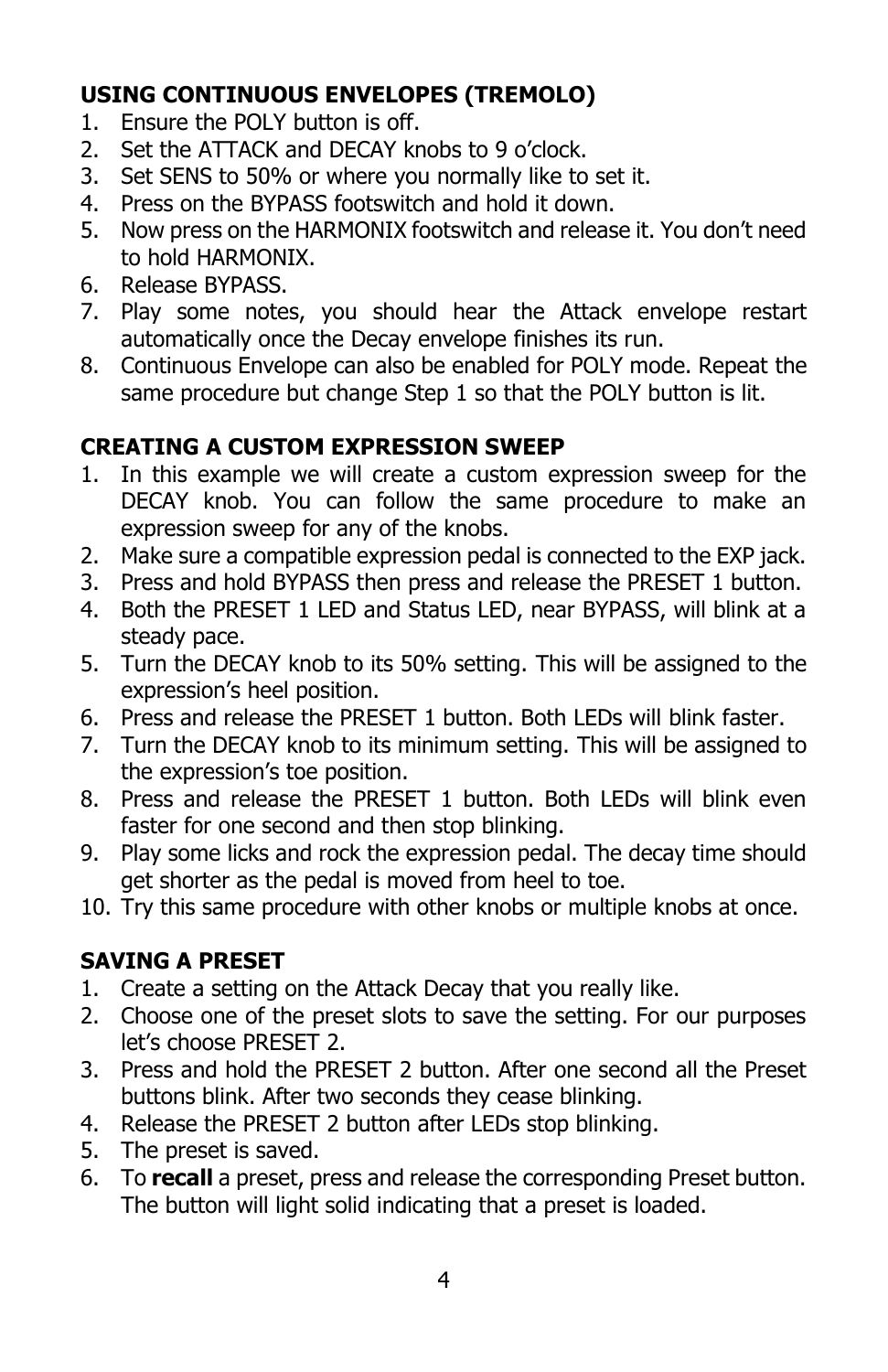

#### **- CONTROL KNOBS AND BUTTONS -**

**1. VOL Knob** – Sets the master output level of the Attack Decay.

**2. BLEND Knob** – Normally BLEND is a master wet/dry mix between the dry signal present at the INPUT jack and all of the effects produced by the Attack Decay. The output of BLEND is sent directly to the VOL knob. As BLEND is turned clockwise, the effect volume increases while the dry volume decreases.

- Optionally, BLEND can adjust the mix between dry and Harmonix signals before they enter the volume envelopes, replicating the Harmonics knob from the vintage Attack Decay. This allows for a mix of the clean and fuzz instrument tones to be manipulated by the volume envelopes. As BLEND is turned clockwise the fuzz volume increases while the clean volume decreases. See page 15 for details on adjusting Harmonix Blend.
- The BLEND knob has a third option that mixes the signal at the RETURN jack with the output of the volume envelopes. To do this, Return Blend mode must be activated and a plug must be inserted into the RETURN jack. See page 16 for details on adjusting Return Blend.

**3. ATTACK Knob** – Sets the swell or fade-in speed of the volume envelopes. As you turn the knob clockwise, attack time increases. Turn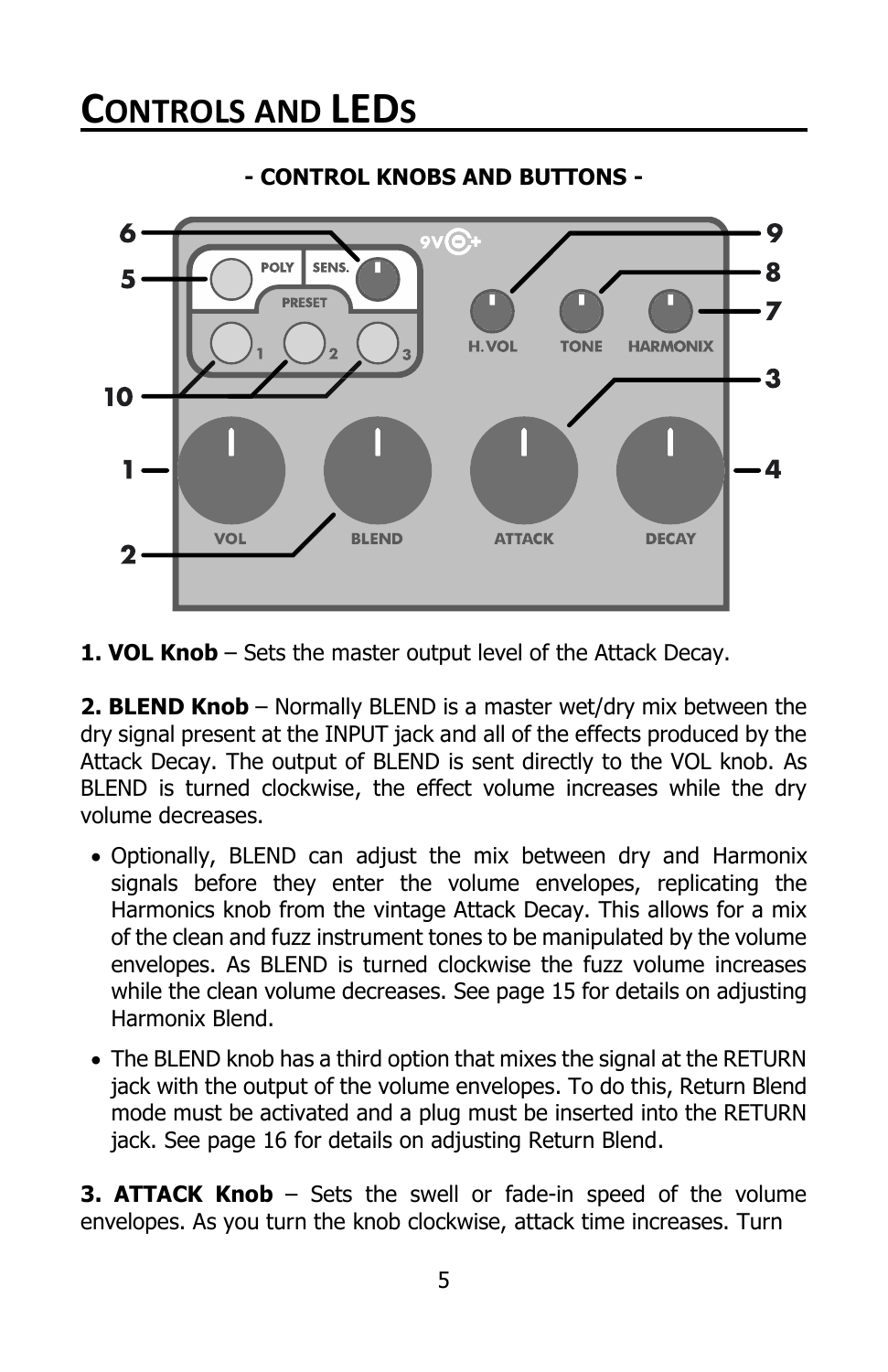the ATTACK knob to minimum to disable the attack portion of the envelope. The attack time range is 4 ms to 8 seconds in mono mode.

**4. DECAY Knob** – Sets the staccato or fade-out speed of the volume envelopes. As you turn DECAY clockwise the decay time increases. Turn the DECAY knob to maximum to disable the decay portion of the envelope. The decay time range is 4 ms to 8 seconds in mono mode.

**5. POLY Button** – Press and release to toggle between mono and poly modes. When the POLY button is lit, poly mode is engaged.

#### **6. SENS Mini Knob**

MONO (POLY OFF): While using the Attack Decay with POLY off, the SENS knob sets the threshold at which a new pluck is detected at the INPUT jack thus triggering the start or restart of the volume envelope.

- As SENS is turned clockwise, the more easily your playing will trigger an envelope reset.
- Each time the volume envelope is triggered, the attack portion of the envelope runs first and then is immediately followed by the decay portion of the envelope.

POLY ON: When POLY is enabled the SENS knob has a similar function as in Mono mode but over a limited range.

- The higher SENS is turned, the more easily a new note will trigger the Attack portion of a note's volume envelope.
- While POLY is enabled, the SENS knob is only in play when both the ATTACK and the DECAY knobs are **not** set to their off positions.
- When SENS is set to maximum—while in POLY mode—it is normal for bubbling noises to be produced by the volume envelopes.

**7. HARMONIX Mini Knob** – Adjusts the gain and saturation amount of the Attack Decay's internal distortion section. The H LED must be lit for the HARMONIX knob to be active.

**8. TONE Mini Knob** – Sets the tone of the Harmonix section. As the TONE knob is turned clockwise, the distortion's tone gets brighter. The H LED must be lit for the TONE knob to be active.

**9. H.VOL Mini Knob** – Sets the output volume of the Harmonix section. The H LED must be lit for the H.VOL knob to be active.

**10. PRESET Buttons 1, 2, & 3** – Press and release to load and unload the first, second, or third preset. Press and hold for two seconds to save the sound you currently hear to a preset.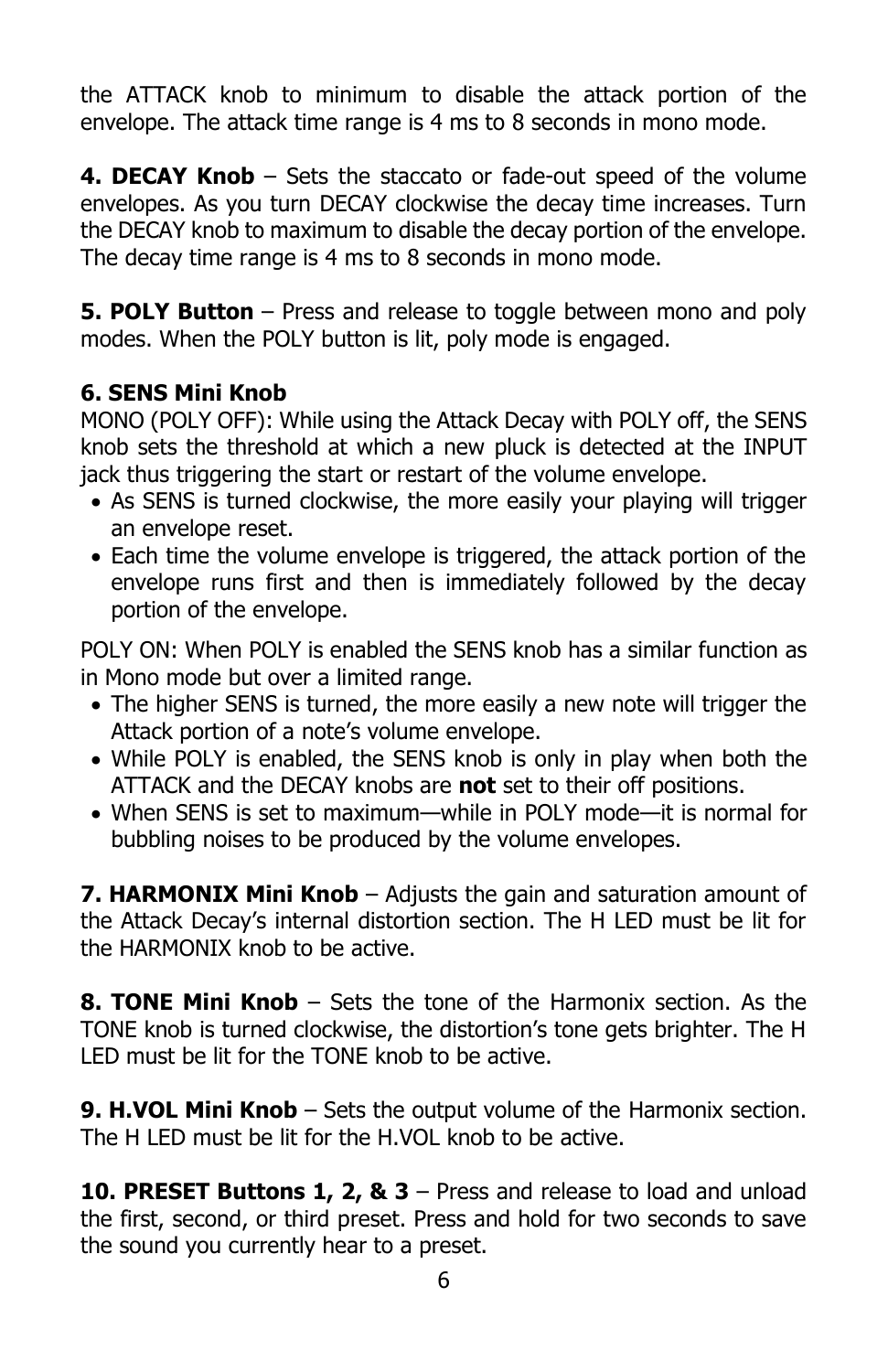#### **- FOOTSWITCHES AND LEDS -**



**1. BYPASS Footswitch and Status LED** – Press and release the BYPASS footswitch to toggle between effect and buffered bypass. When the Status LED is lit, the Attack Decay effect is engaged. You may also use the BYPASS footswitch to manually trigger volume envelopes when the unit is in Manual Envelope Trigger mode. See page 17 for details.

When Return Bypass is enabled, while in Bypass, the RETURN jack is connected to the OUTPUT jack. See page 13 and 16 for details.

**2. HARMONIX/PRESET Footswitch** – By default, a press and release on this footswitch will engage and disengage the Attack Decay's Harmonix fuzz. Alternately, this footswitch can be used to cycle through the three presets and What-You-See-Is-What-You-Get (WYSIWYG), live mode. To enable preset cycle, press and hold the HARMONIX/ PRESET footswitch for 2 seconds. When the P LED lights up, release the footswitch (see page 12 for more details on how to control presets with this footswitch).

**3. H LED** – This LED lights when Harmonix fuzz is engaged. This LED will be off when the fuzz is not engaged.

**4. P LED** – In Mono mode, the P LED flashes briefly to indicate the input signal has exceeded its threshold and triggered the volume envelope or lights solid to indicate that the HARMONIX/PRESET footswitch will cycle through the presets. The P LED flash—indicating a new pluck has been detected—helps when adjusting the SENS knob. **Please note:** the P LED does not flash to indicate pluck detects while POLY mode is enabled.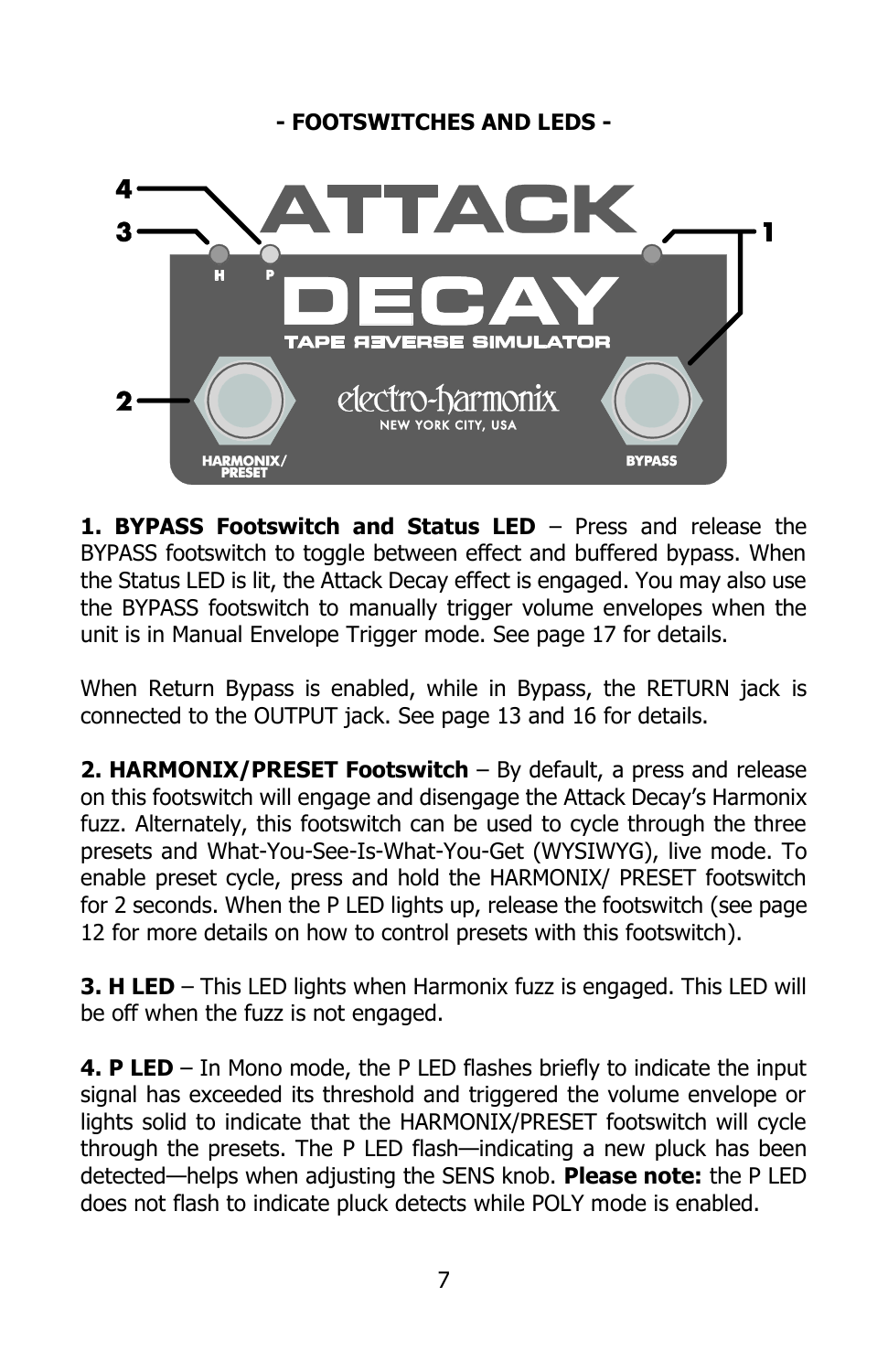### **CONNECTIONS**

**INPUT Jack** – This 1/4" phone jack is the main audio input on the Attack Decay. Input impedance =  $1M\Omega$ .

**OUTPUT Jack** – This 1/4" phone jack is the main audio output of the Attack Decay. The volume envelope, and other effects, emanate from this jack. Output impedance =  $500\Omega$ .

**SEND Jack** – This 1/4" phone jack reproduces the input signal and by default, the Harmonix fuzz when enabled. Use this jack as the signal source for the Attack Decay's external FX loop. Impedance =  $500\Omega$ .

**RETURN Jack** – This 1/4" phone jack receives the output from an external effects loop or another instrument. The signal present at this jack is routed through the Attack Decay's internal volume envelopes. If no connection is made to this jack then the signal at the INPUT jack (or the output of the Harmonix section if activated) is routed through the volume envelopes. The input impedance is  $2M<sub>\Omega</sub>$ .

See page 13 for details and tips on using the SEND and RETURN jacks.

**EXP Jack** – Connect an expression pedal or control voltage (CV) to allow for external control over every knob on the Attack Decay. See page 10 for a description on how to set up and control the Attack Decay with an external expression pedal. Connect a clock pulse to EXP to trigger the volume envelopes from an external source, see page 17 for details.

The polarity of the expression pedal's plug must have the Sleeve connected to the heel position (usually GND), Ring connected to the toe position and the Tip connected to the wiper. The nominal expression pedal impedance is 10kΩ though most other values will work fine. Please do not go below 6kΩ on your expression pedal's potentiometer impedance. Some suggested Expression Pedals: EHX Expression Pedal, Moog<sup>®</sup> EP-3, Roland<sup>®</sup> EV-5 or Boss<sup>®</sup> FV-500L. Additionally, the EXP IN jack can be connected to a CV source using a TS plug; the acceptable control voltage range is 0V to 5V. The acceptable trigger clock pulse amplitude range is 1.5Vpp to 15Vpp.

**9V Power Jack** – Plug the output of the Attack Decay's supplied EHX9.6DC/200mA AC adapter to the 9V power jack located at the top of the pedal. The Attack Decay requires 140mA at 9VDC with a centernegative plug. Do not exceed 10.5VDC on the power jack. Note: Expect unreliable behavior if the power supply rating is less than 140mA.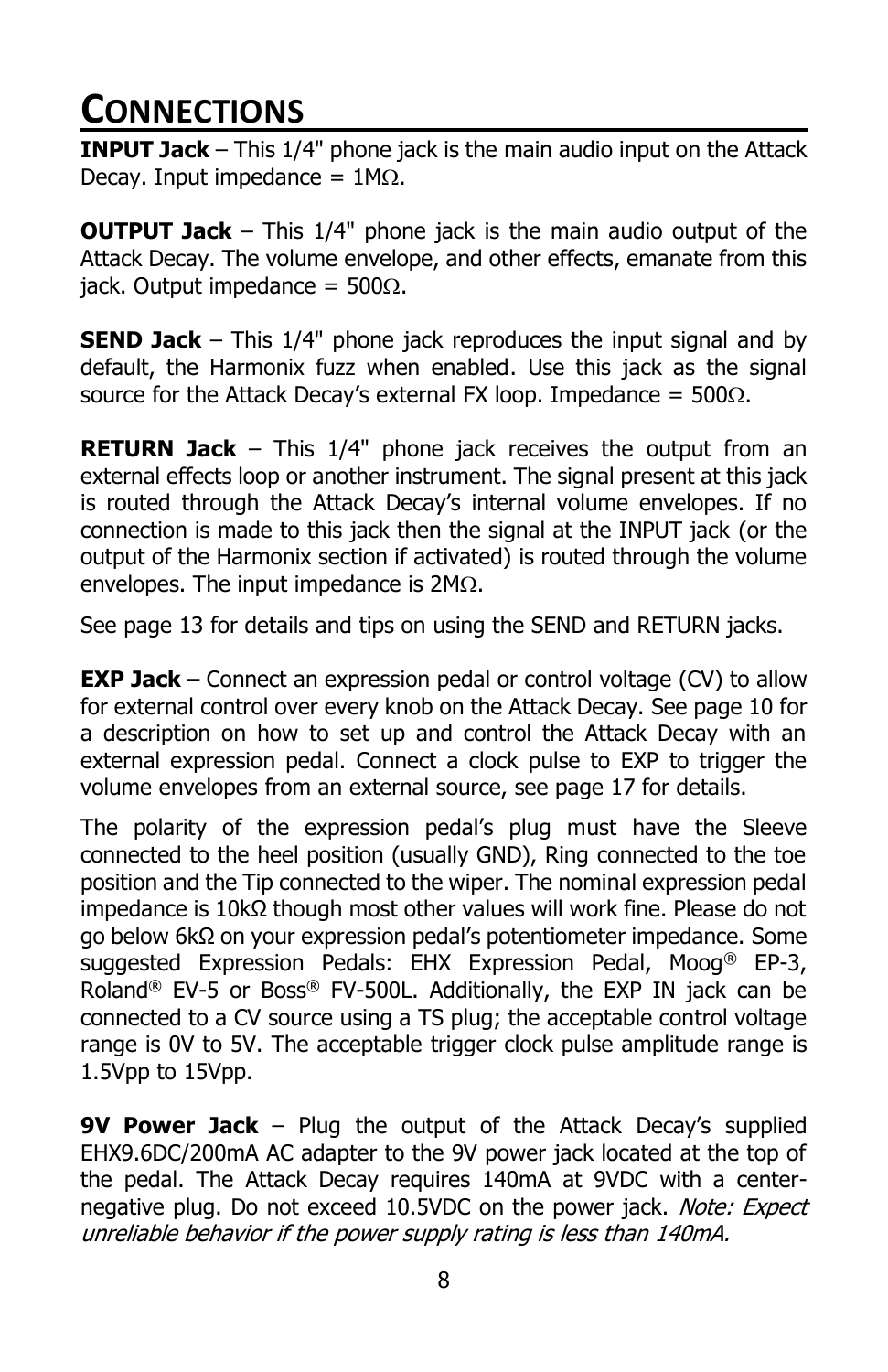### **MONO AND POLY MODES**

The Attack Decay has two main modes of operation: Mono and Poly. When the POLY button is lit, the Attack Decay is in Poly mode. When it is not, the pedal is in Mono Mode.

#### **MONO MODE**

Mono Mode produces a more traditional volume envelope working in the same fashion as the vintage Attack Decay. In this mode, each time a new pluck is detected from your instrument, the volume envelope resets to the beginning of the Attack envelope, swelling the volume of all notes currently being played from zero volume to maximum. Once the Attack portion of the envelope completes its course, the Decay envelope immediately takes over allowing for faster than normal volume reduction; producing, for example, staccato-like stabs.

This modern reinterpretation of the Attack Decay has many new features that can be used in Mono and Poly modes, but there is one special enhancement that is only available in Mono Mode:

• Three selectable attack and decay envelope shapes for fine-tuning the effect: linear, parabolic (default) and s-curve.

See page 19 for details on the volume curves.

#### **POLY MODE**

Poly Mode is a modern twist on the Attack Decay concept, in which each note you play has a separate envelope applied to it, independent of any other notes that have been played or are being sustained. Built using technology pioneered for the groundbreaking EHX HOG2, POLY mode works especially great on arpeggios and chordal playing in addition to single notes. POLY Mode is great for lush, layered soundscapes.

- For some players, POLY mode might be a more natural, easier to play Attack or Decay effect, particularly with guitar or bass.
- POLY performs best when using only one portion of the volume envelope. For example, when only using the Attack envelope.
- To obtain the same Attack effect that the HOG2 produces, set the DECAY knob to maximum (its off position) and set the ATTACK knob to taste. Conversely for the HOG2's Decay effect, set ATTACK to minimum (its off position) and set DECAY to taste.
- It is normal for POLY mode to produce bubbling, waterfall kinds of sounds, especially when both the ATTACK and DECAY knobs are activated. The Harmonix fuzz drastically exacerbates this side-effect when used with POLY mode.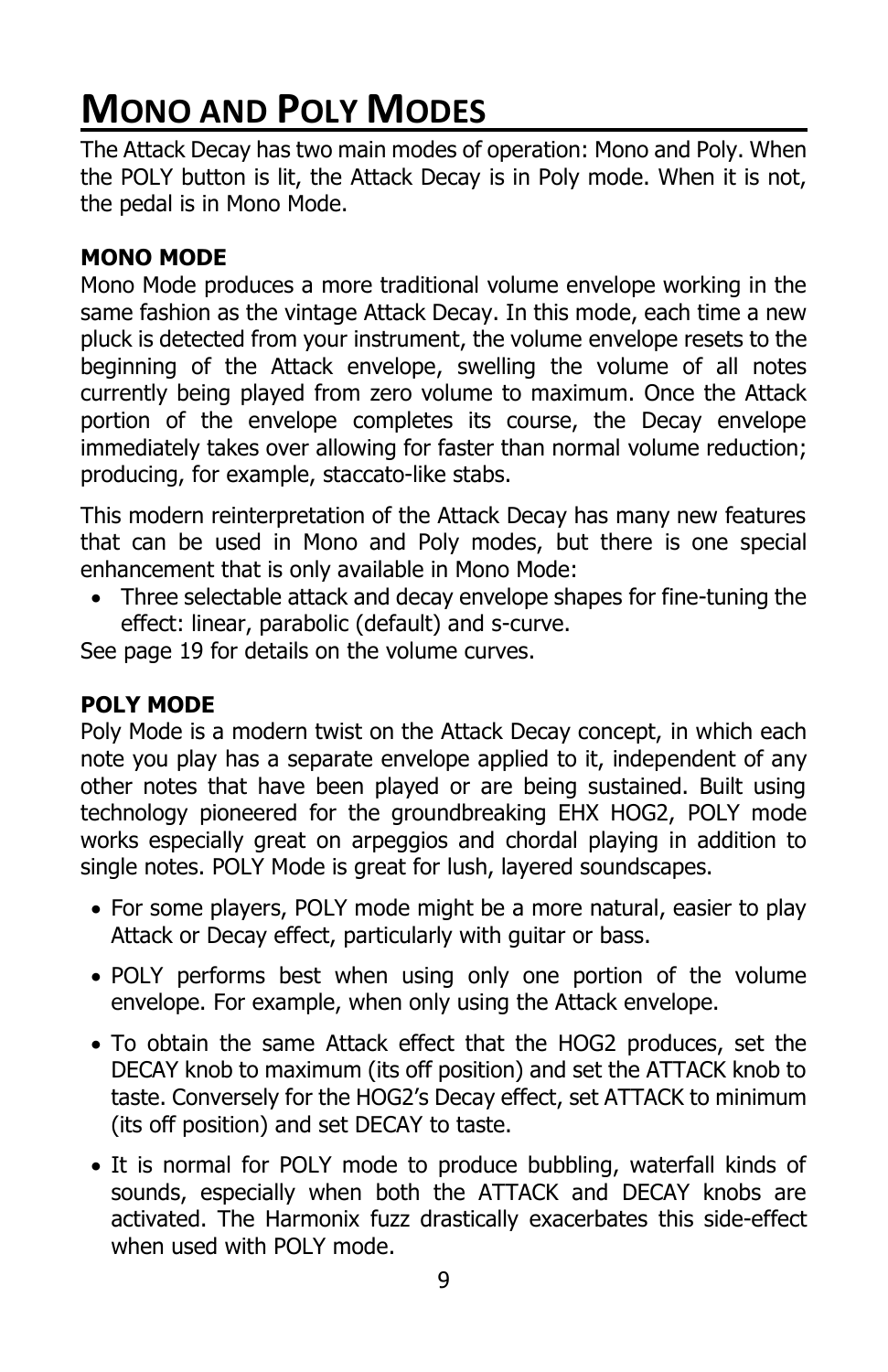### **EXPRESSION PEDAL USE AND SETUP**

The Attack Decay accepts an expression pedal with TRS plug or control voltage (CV) or clock pulse on a TS plug at its EXP phonejack. Please see page 8 for specifications on acceptable expression pedals and voltage ranges for the Attack Decay.

The Attack Decay's expression pedal settings can be modified so that any knob or combination of knobs, in any combination of ranges and directions, is controlled by an expression pedal or CV.

- Expression settings are saved with presets.
- After a factory reset, expression controls the VOL knob.
- See page 17 for information on controlling the Attack Decay's volume envelopes from an external clock pulse.

#### **CREATING EXPRESSION SWEEP SETTINGS**

- 1. Press and hold the BYPASS footswitch. While holding BYPASS, press and release the PRESET 1 button.
- 2. Once both buttons are pressed down, the BYPASS LED and PRESET 1 button blink at a medium pace. When you see them blink, release the footswitch and the button.
- 3. Set any of the Attack Decay's eight knobs to the setting you want them to have when the expression pedal is in the heel position.
- 4. Press and release PRESET 1 to save the heel settings. The PRESET 1 button and Status LED now blink at a faster rate.
- 5. Set any of the eight knobs to the setting you want them to have in the expression pedal's toe position. If you do not want a knob to be swept by the expression pedal, do not turn it at this point.
- 6. Press and release the PRESET 1 button to save the toe settings.
- 7. The PRESET 1 and Status LEDs will blink rapidly for one second.
- 8. Your custom expression setting is now complete and ready to use. It remains even after powering down the pedal.
- 9. Expression sweeps are saved to presets with your other settings.

#### **CANCELLING KNOBS FROM EXPRESSION SWEEP SETTINGS**

- While a plug is inserted into the EXP jack, turning a knob that is part of the current expression setting will remove that knob from the expression sweep.
- For example if you create an expression setting that sweeps both ATTACK and DECAY, turning the ATTACK knob will remove ATTACK from the expression setting so that only DECAY is swept.
- In this example, turning DECAY next will also remove it from the expression setting after which the pedal no longer sweeps a knob.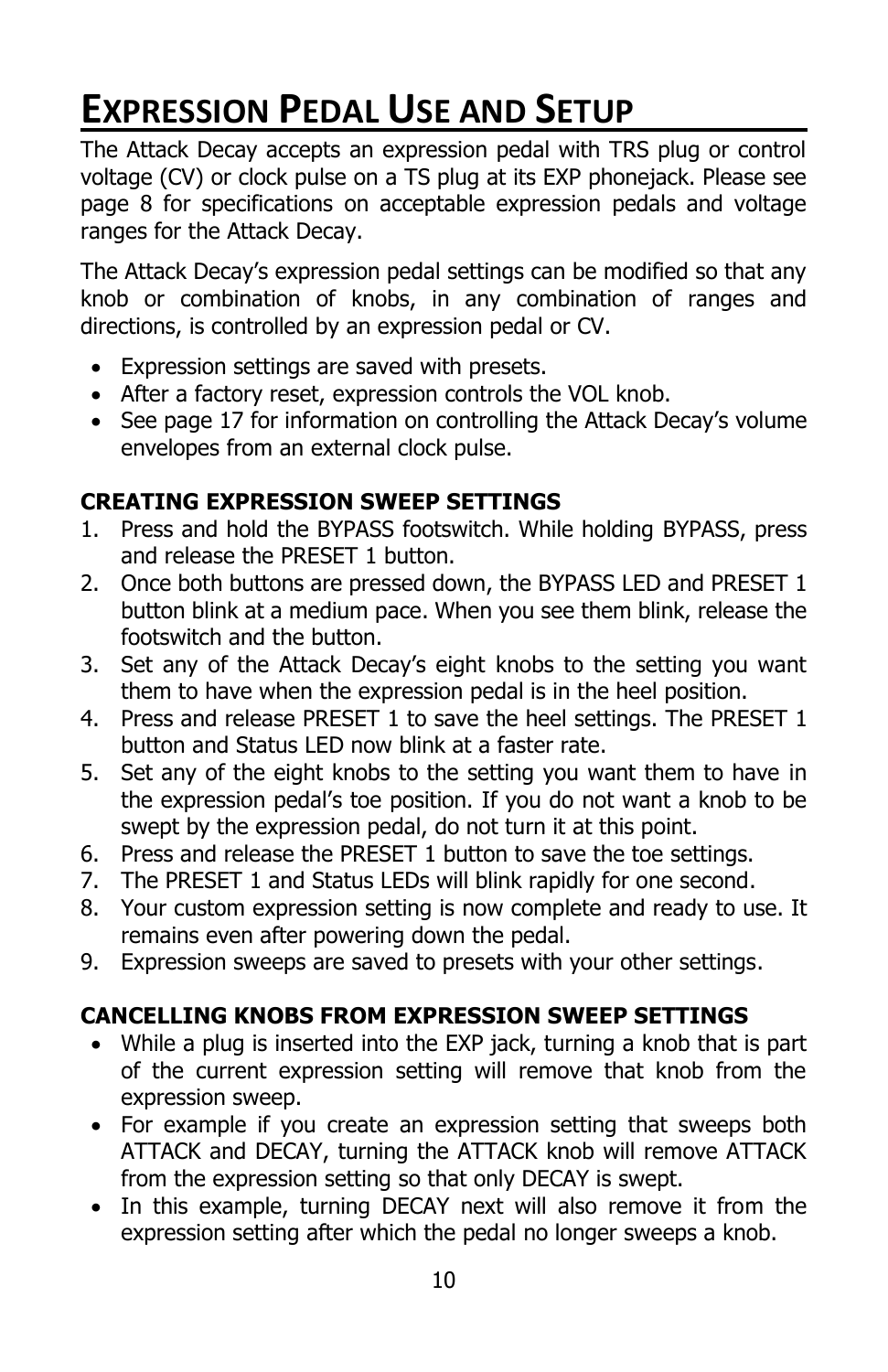### **PRESET SETUP AND USE**

The Attack Decay can save and recall three presets. Each preset saves:

- All current knob settings
- Position of the expression pedal at the time of saving
- The state of Harmonix and POLY modes
- The current expression sweep setting
- Most secondary mode settings including: Mono envelope curves, Continuous Envelope (tremolo) mode, Harmonix Blend, Return Blend, Return bypass, manual BYPASS footswitch triggering, external clock triggering, and internal compressor on/off states.

#### **SAVING PRESETS**

- 1. To save a preset, set up the sound you want to save.
- 2. Press and hold the PRESET button that you want to save to.
- 3. After one second, all three PRESET buttons blink rapidly.
- 4. Continue to hold down the PRESET button until all three buttons cease blinking. Release the button, the preset is saved.

#### **RECALLING PRESETS**

- 1. To recall a preset, simply press and release the PRESET button corresponding to the preset you would like to recall.
- 2. The preset button lights solid indicating the preset is loaded.
- 3. Press a different PRESET button to recall a different preset.
- 4. You may also recall presets using the HARMONIX/PRESET footswitch. See the HARMONIX/PRESET FOOTSWITCH CONTROL section on the following page.

#### **UNLOADING PRESETS**

To unload presets and return to WYSIWYG (live) mode, press the currently-lit PRESET button. The button will turn off indicating that the preset has been unloaded.

#### **CHANGING PARAMETERS AFTER RECALLING PRESETS**

Normally a PRESET button lights solid after loading a preset. If you turn a knob or change one of the available modes, the PRESET button blinks to indicate that a preset is loaded but has been altered.

#### **RELOADING ALTERED PRESETS**

In the situation where a preset has been altered and therefore the PRESET button is blinking, press and release the blinking PRESET button to recall the last saved version of the preset.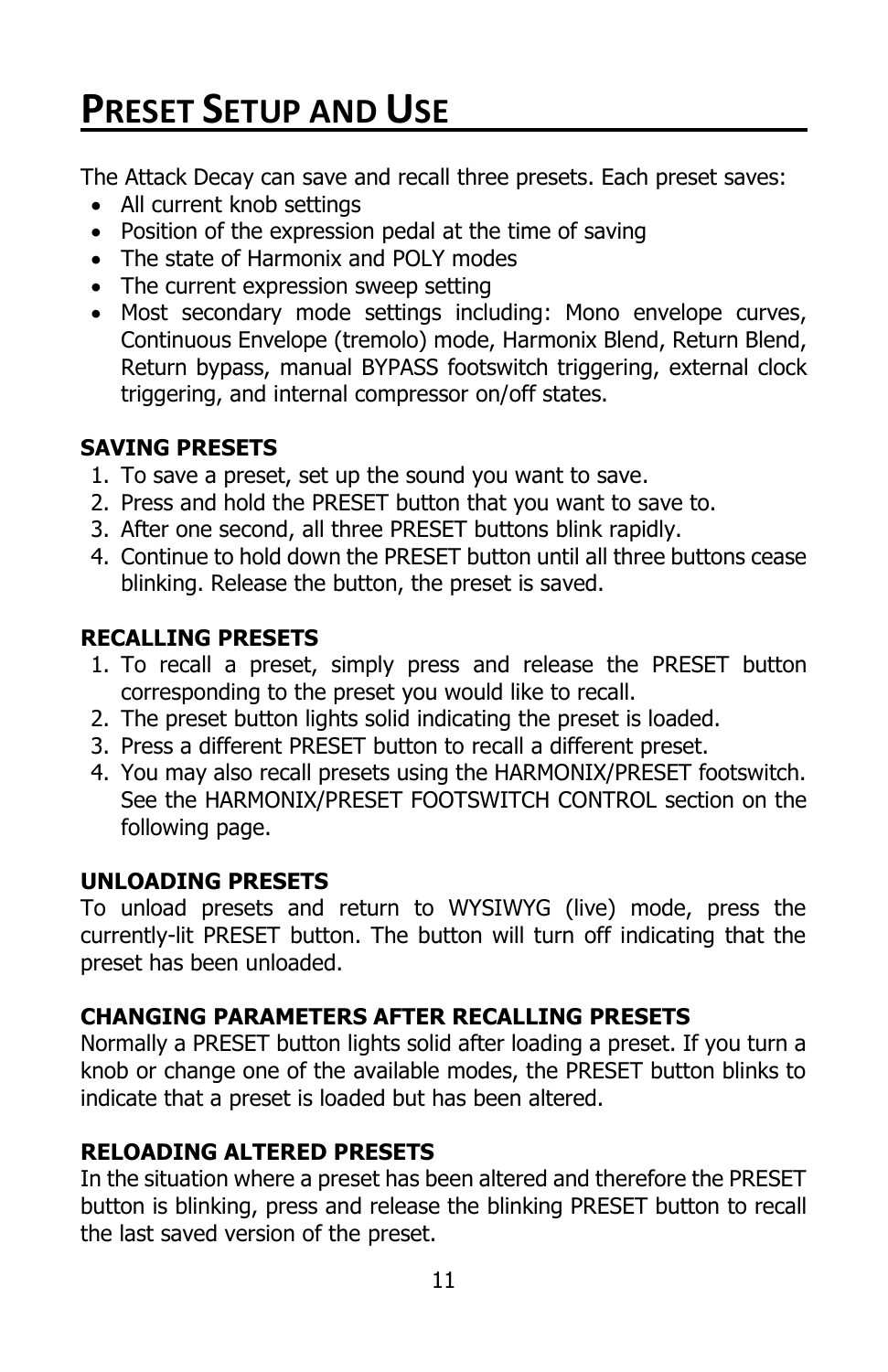#### **SAVING ALTERED PRESETS**

To save an altered a preset, follow the instructions above for Saving Presets. You may save to the same preset number or a different one.

#### **EXPRESSION PEDAL POSITION RECALL**

If an expression pedal is attached to the Attack Decay at the time you save a preset, the preset saves the position of the expression pedal. When you recall the preset, it also recalls the saved position of the expression pedal—whether an expression pedal is attached or not. You must move the expression pedal after loading the preset to give back control of the expression sweep settings to the expression pedal.

#### **HARMONIX/PRESET FOOTSWITCH CONTROL OVER PRESETS**

The HARMONIX/PRESET footswitch's normal function is to turn the Harmonix distortion on and off. Alternatively this footswitch can be reconfigured to load and cycle through presets instead:

#### **TOGGLING HARMONIX/PRESET FOOTSWITCH FUNCTION:**

- 1. Press and hold the HARMONIX/PRESET footswitch.
- 2. After 1 second, the P LED lights solid to indicate that the footswitch now controls presets and not Harmonix on/off.
- 3. Once the P LED lights up release the footswitch.
- 4. Repeat the same procedure to reinstate Harmonix on/off control back to the HARMONIX/PRESET footswitch.
- 5. The state of HARMONIX/PRESET control is saved after power down. It is not saved to presets.

When the HARMONIX/PRESET footswitch is controlling presets, each tap of the footswitch will load the next preset. The pedal will return to WYSIWYG (live) mode in between Presets 3 & 1.

**Note:** The current status of the Harmonix distortion will be saved to WYSIWYG mode when the HARMONIX/PRESET footswitch is changed to control presets.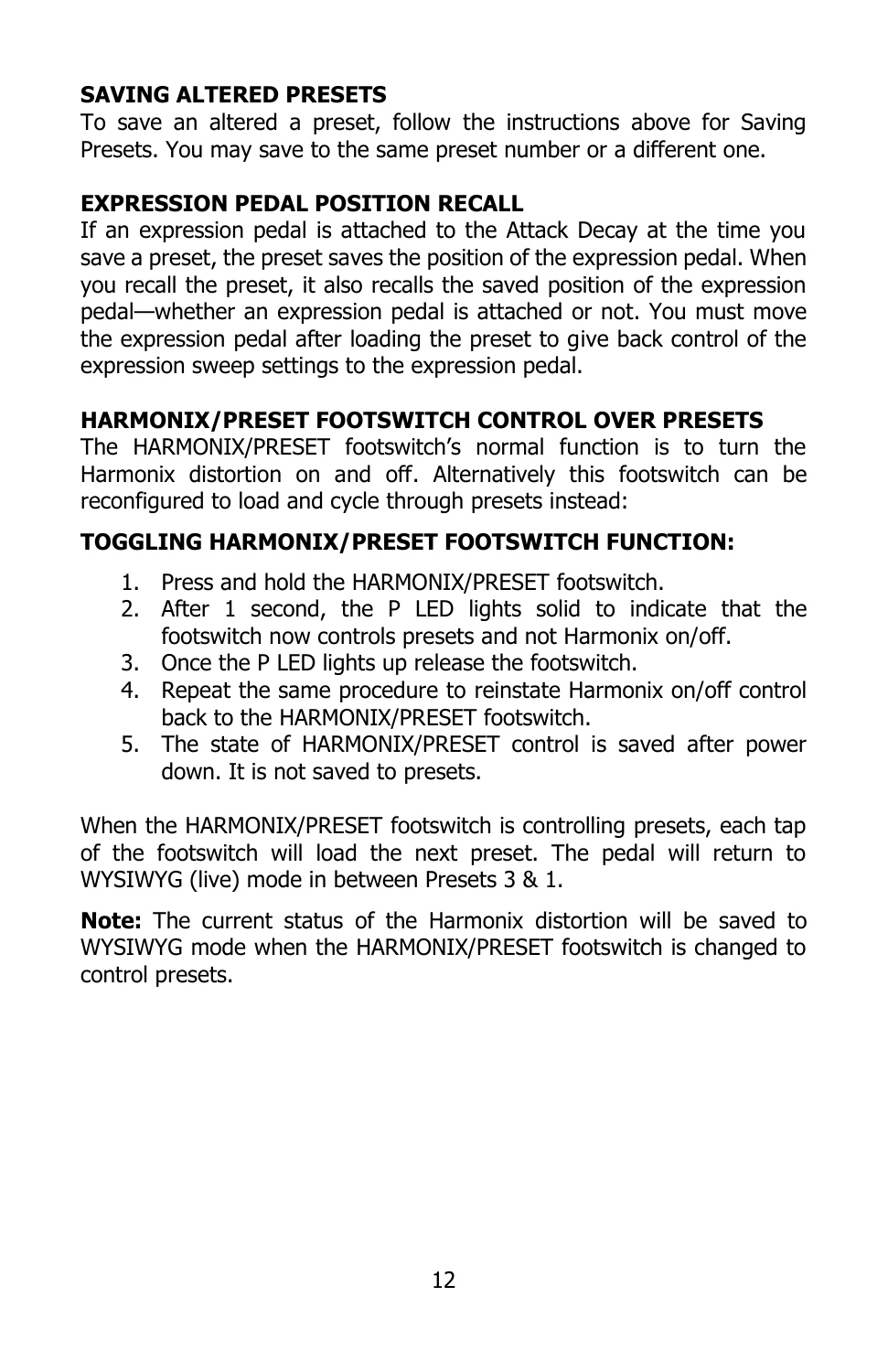### **USING THE SEND AND RETURN FX LOOP**

The SEND and RETURN effects loop jacks allow for inserting other sounds between the signal at the INPUT jack and the input into the volume envelopes. In Mono mode, this means your dry instrument signal can be used by the Attack Decay to detect plucks but the volume envelopes act on the signal at the RETURN jack instead of the INPUT jack's dry signal. In POLY mode, pluck detects are always generated by the actual signal going into the volume envelopes.

The Attack Decay's SEND jack sends a signal after the Harmonix effect (if activated) and pluck detection, but before the volume envelope stages. The RETURN jack routes the external signal through the volume envelopes. In Mono mode, the volume envelope is triggered by the signal at the input jack. This allows the dry guitar to trigger the volume envelope of an external effect that might otherwise be difficult to use with the Attack Decay. For example: a fuzz or reverb that obscures the guitar's attack.



#### **TIPS ON USING THE SEND AND RETURN JACKS**

- 1. **Default Bypass**: when the Attack Decay is set to Bypass, by default, the signal at the INPUT jack is connected to the OUTPUT jack. This bypass connection is buffered and analog. While in Bypass, the SEND jack still outputs signal and will output the Harmonix effect if it is activated.
- 2. **Return Bypass**: optionally, you may enable Return Bypass. In this case, while in Bypass, the signal present at the RETURN jack is connected to the OUTPUT jack. This form of bypass is digital. When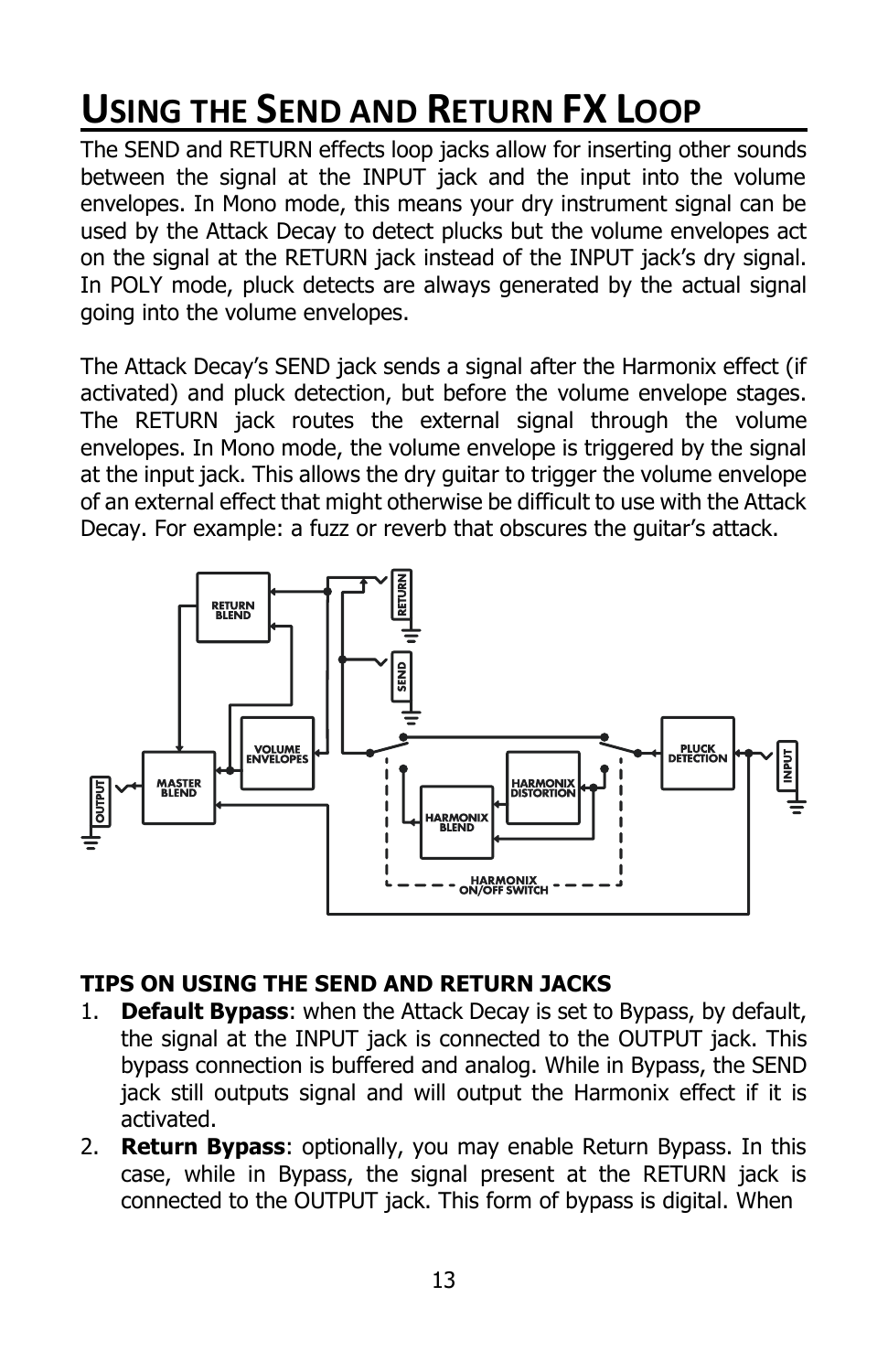Return Bypass is active, while in Bypass, the Harmonix effect is not output on the SEND jack even if Harmonix is active.

- 3. If you want to use the Attack Decay solely as a distortion effect, you can use the SEND jack as the main output jack. The HARMONIX footswitch will turn the distortion on and off. The H. VOL knob will act as a master volume control. In this setup, the VOL, SENS, ATTACK, and DECAY knobs have no function.
- 4. In Mono mode, the Attack Decay can be set up so the instrument at the INPUT jack triggers the volume envelope for a second instrument at the RETURN jack. To achieve this, plug the instrument you want to effect into the RETURN jack and plug the instrument that will trigger the Attack Decay's envelope into the INPUT jack. When a pluck is detected at the INPUT jack, the Attack Decay runs its volume envelopes on the signal present at the RETURN jack.

### **RESTORING FACTORY SETTINGS**

To restore the Attack Decay to its factory default settings, press and hold the BYPASS footswitch while plugging power into the Attack Decay.

- 1. Unplug the Attack Decay from power.
- 2. Press and hold the BYPASS footswitch.
- 3. Apply power to the Attack Decay.
- 4. Continue holding the BYPASS footswitch until one or more of the PRESET LEDs start flashing.
- 5. Once a PRESET LED flashes you may release the BYPASS footswitch.

The following factory default settings will be restored:

- All presets are erased and restored to their factory default settings.
- The custom expression pedal setting is erased and restored to the factory default: expression controls the output volume.
- Continuous Envelopes (tremolo) are set to off.
- Mono Mode's envelope shapes are set to parabolic.
- External and Manual Clock Triggering are turned off.
- The Attack Decay's internal compressor is set to on for both Poly and Mono modes.
- Harmonix is placed before the SEND jack in the FX loop.
- Return Bypass is disabled.
- Harmonix and Return Blend are both set respectively to 100% fuzz and return.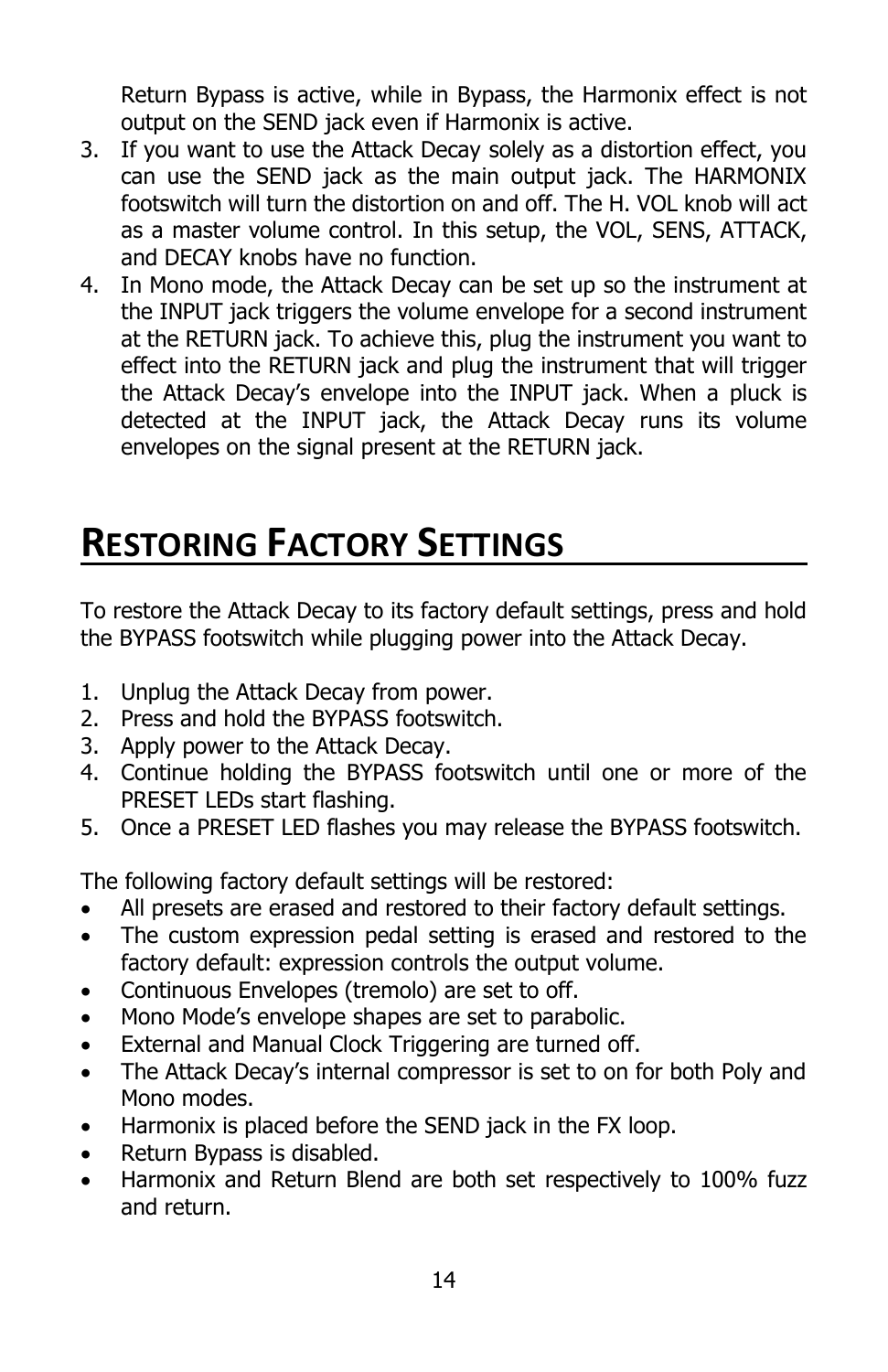### **SECONDARY MODES AND OPTIONS**

The Attack Decay features a number of secondary modes and options to customize the pedal for your specific use. See page 22 for a table listing the secondary modes and the button presses needed to change them.

#### **CONTINUOUS ENVELOPES (RETRIGGERED TREMOLO)**

Normally when a volume envelope is triggered, it runs through the Attack envelope then the Decay envelope and then waits for the next trigger event at which point it starts the Attack envelope over from its beginning.

Continuous Envelope (CE) mode automatically restarts the Attack envelope as soon as the Decay envelope finishes. This produces a tremolo effect where tremolo rate and waveshape are set by adjusting the ATTACK and DECAY knobs. The ATTACK knob sets the rise time of the tremolo effect; DECAY sets the fall time of the tremolo.

To Toggle CE (tremolo) mode on and off:

- 1. Press and hold the BYPASS footswitch.
- 2. While holding the BYPASS footswitch, press and release the HARMONIX/PRESET footswitch. Then release both footswitches.
- 3. The PRESET 1 button will blink quickly to indicate that Continuous Envelope (CE) Mode has been turned on.
- 4. To turn off CE Mode, repeat steps 1 & 2. The PRESET 3 button will blink slowly to indicate that CE Mode has been turned off.
- When saving presets, each preset saves its own CE Mode status.
- CE mode is activated independently for Mono and Poly modes.

#### **HARMONIX BLEND MODE**

By default, the BLEND knob controls master wet/dry mix and its output goes directly to the VOL knob. Optionally the Attack Decay can be put into Harmonix Blend mode where the BLEND knob adjusts fuzz/dry mix immediately after the Harmonix fuzz block. The Harmonix Blend mix is then output to the volume envelopes. Harmonix Blend replicates the HARMONICS knob found on the vintage Attack Decay.

Harmonix Blend mode is a temporary mode, allowing you to use the BLEND knob to set Harmonix Blend while this mode is active. Here's how to enter, use and exit Harmonix Blend mode:

- 1. Ensure Harmonix mode is enabled, the H LED is lit.
- 2. Press and hold the BYPASS footswitch.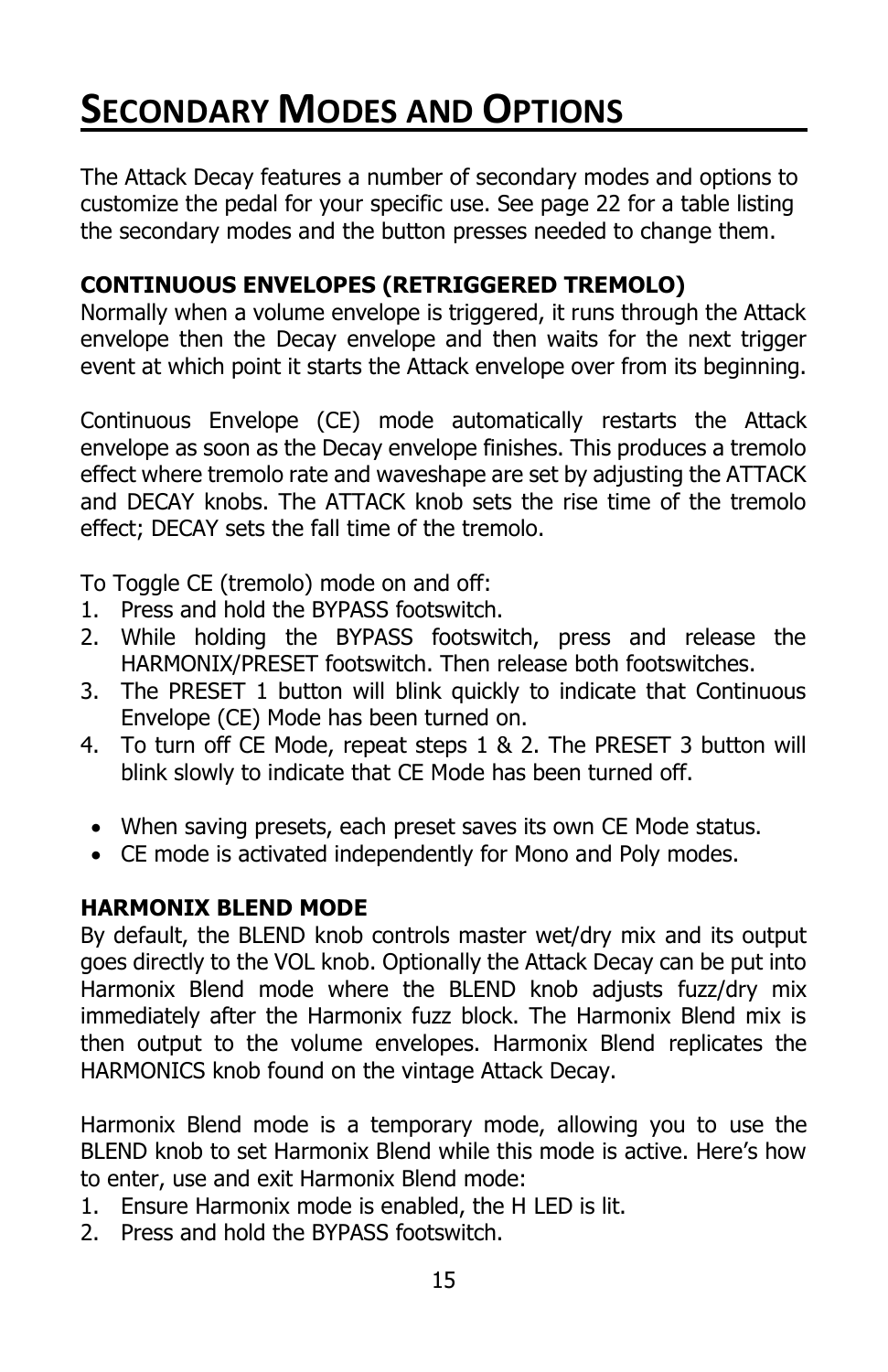- 3. While the BYPASS footswitch is held, press and release the PRESET 2 button. After releasing this button, release the BYPASS footswitch.
- 4. The PRESET 2 and Status LEDs will blink at different rates indicating that you are in Harmonix Blend mode.
- 5. Turn the BLEND knob to adjust the fuzz/dry mix.
- 6. You may create an expression setting where the expression pedal sweeps Harmonix Blend among other parameters at this point.
- 7. Once you are finished setting Harmonix Blend, press the PRESET 2 button to exit the mode -or- if you like, save the new setting to a Preset, by pressing and holding down a preset button until they stop blinking.
- 8. After exiting, the BLEND knob resumes adjusting master blend wet/dry mix.

#### **RETURN BLEND MODE**

A second optional Blend mode is Return Blend. It allows you to control the mix between the signal at the RETURN jack (CCW on BLEND) and the output of the volume envelopes (CW on BLEND). Master Blend then follows Return Blend.

Return Blend mode is a temporary mode, allowing you to use the BLEND knob to set Return Blend while this mode is active. Here's how to enter, use and exit Return Blend mode:

- 1. Ensure a plug is inserted into the RETURN jack.
- 2. Press and hold the BYPASS footswitch.
- 3. While the BYPASS footswitch is held, press and release the PRESET 3 button. After releasing this button, release the BYPASS footswitch.
- 4. The PRESET 3 and Status LEDs will blink at different rates indicating that you are in Return Blend mode.
- 5. Turn the BLEND knob to adjust the return/effect mix.
- 6. You may create an expression setting where the expression pedal sweeps Return Blend among other parameters.
- 7. Once you are finished setting Return Blend, press the PRESET 3 button to exit the mode -or- if you want to save the new setting to a Preset, save to a preset button.
- 8. After exiting, the BLEND knob resumes adjusting master blend wet/dry mix.

#### **RETURN BYPASS MODE**

- 1. Press and hold POLY and PRESET 3.
- 2. Press and release the BYPASS footswitch. Release all buttons.
- 3. The Status LED blinks rapidly to indicate Return Bypass is enabled.
- 4. Perform steps 1 and 2 to disable Return Bypass, Status blinks slowly.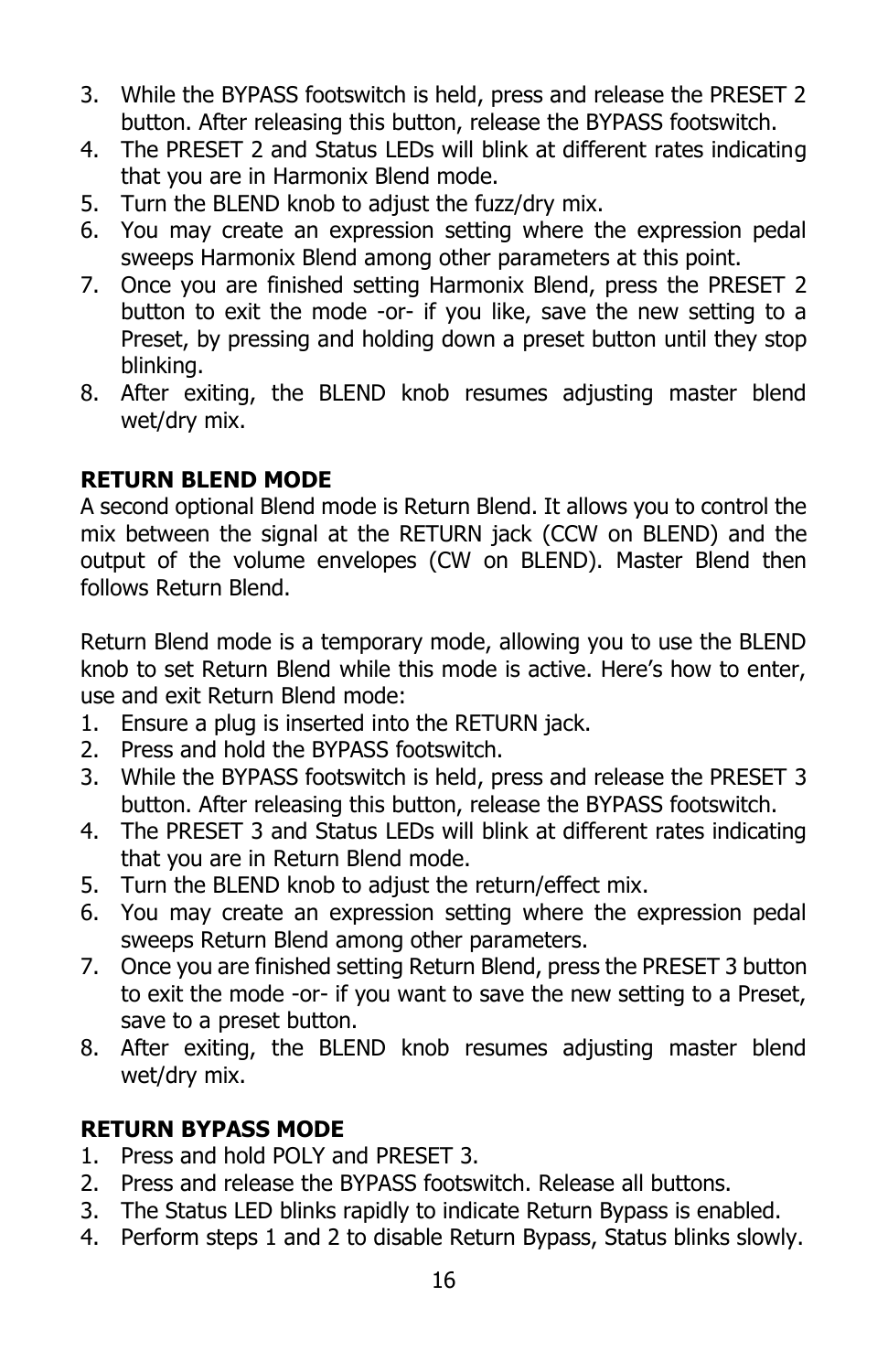#### **MANUAL ENVELOPE TRIGGERING WITH THE BYPASS FSW**

In normal operation, the Attack Decay triggers a new envelope with every detected pluck at the INPUT jack. As an alternative, new envelopes can instead be triggered manually by pressing and releasing the BYPASS footswitch. To activate this mode:

- 1. Press and hold the POLY button.
- 2. While the POLY button is held, press and release the BYPASS footswitch. After releasing the footswitch, release the POLY button.
- 3. The BYPASS LED will blink quickly to indicate that you have enabled triggering with the BYPASS footswitch.
- 4. To return to the default pluck detect functionality, repeat steps 1 & 2 above. The BYPASS LED will blink slowly to indicate that you have returned to the default BYPASS footswitch functionality.
- When manual triggering is enabled, the Attack Decay's automatic pluck detect is disabled. Simply tap the BYPASS footswitch to trigger the beginning of a new volume envelope.
- To bypass the Attack Decay, press and hold the BYPASS footswitch for 2 seconds.
- If in Bypass, press the BYPASS FSW once to enter effect mode.
- When saving presets, each preset saves its own manual triggering status. If manual triggering is enabled when a preset is saved, that preset will turn on envelope triggering when recalled, and vice versa.

#### **EXTERNAL CLOCK TRIGGERING**

By default, the EXP jack on the Attack Decay accepts a connection from an expression pedal or CV. The Attack Decay can also be configured to accept an external clock signal as a trigger source. The acceptable clock pulse voltage range is 1.5Vpp to 15Vpp. To enable external clock trigger:

- 1. Press and hold the POLY button.
- 2. While the POLY button is held, press and release the PRESET 1 button. After releasing PRESET 1, then release the POLY button.
- 3. The PRESET 2 button will blink quickly to indicate that external clock triggering has been turned on.
- 4. To turn off external clock triggering, repeat steps 1 & 2 above. The PRESET 2 button will blink slowly to indicate that external clock triggering has been turned off.
- When external clock is enabled and a plug is inserted into EXP jack, the Attack Decay's automatic pluck detect is disabled. If you remove the EXP plug or disable external clock then automatic pluck detect will be enabled.
- The external clock setting can be saved independently to each preset.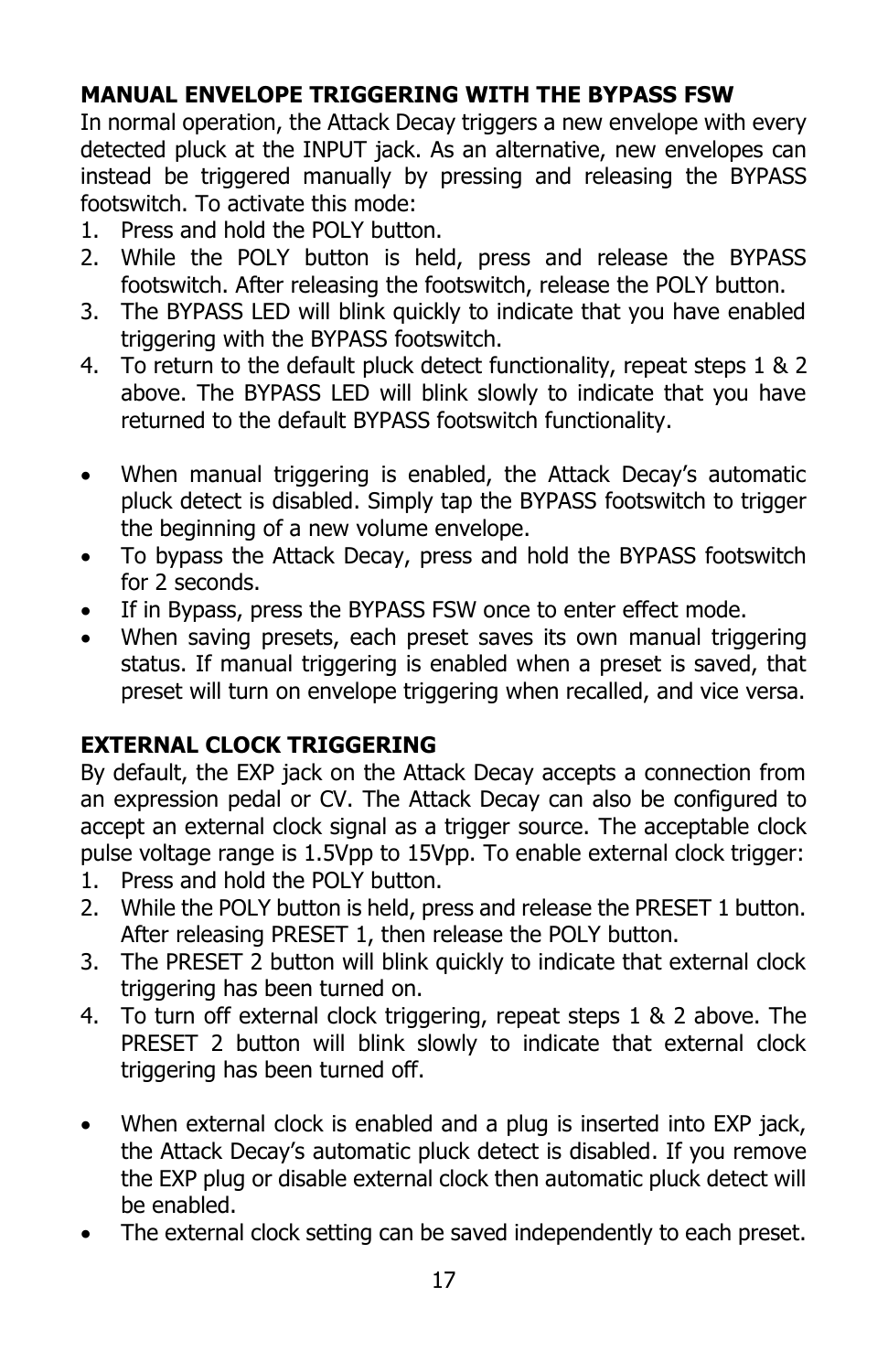#### **ENABLING/DISABLING THE INTERNAL COMPRESSOR**

The original Attack Decay has a compressor hardwired to the input signal. The compressor helps bring up the volume on sustained notes so that the Attack and Decay envelopes have more signal to work with as the envelopes run. This version of the Attack Decay has an emulation of that compressor situated after the pluck detect but before the Harmonix fuzz. The compressor can be separately enabled/disabled for Poly and Mono modes and by default is enabled for both modes.

To enable or disable the internal compressor do the following:

- 1. To toggle the internal compressor for Mono mode, ensure that the POLY button is **not** lit.
- 2. To toggle the internal compressor for Poly mode, ensure POLY **is** lit.
- 3. Press and hold the POLY button, then press and hold PRESET 3.
- 4. While holding POLY and PRESET 3, press and release the PRESET 2 button. Once PRESET 2 is released, release the other two buttons.
- 5. The PRESET 1 button will blink slowly to indicate that the compressor has been turned off.
- 6. To turn on the compressor, repeat steps 1 & 2. The PRESET 1 button will blink quickly to indicate the compressor is enabled.

Each preset saves and recalls its own compressor status.

#### **CHANGING HARMONIX FUZZ LOCATION IN FX LOOP**

Normally the Attack Decay's built-in Harmonix distortion block is situated before the SEND jack so that the distortion effect is present on the Send signal. You may optionally re-locate the Harmonix block within the FX loop so that the Return signal goes through Harmonix instead.

To move the location of the Harmonix block do the following:

- 1. Press and hold the POLY button, then press and hold PRESET 3.
- 2. While holding both POLY and PRESET 3, press and release the PRESET 1 button. Once PRESET 1 is released, release the other two buttons.
- 3. The PRESET 2 button blinks quickly to indicate that the Harmonix Distortion block has been moved to the RETURN jack input.
- 4. To move Harmonix back to the SEND jack, repeat steps 1 and 2. This time PRESET 2 will blink slowly to indicate that Harmonix is located before the SEND jack.
- Each preset saves and recalls the FX loop Harmonix location.
- If the Return jack is not used then the Harmonix effect will be present on the SEND signal.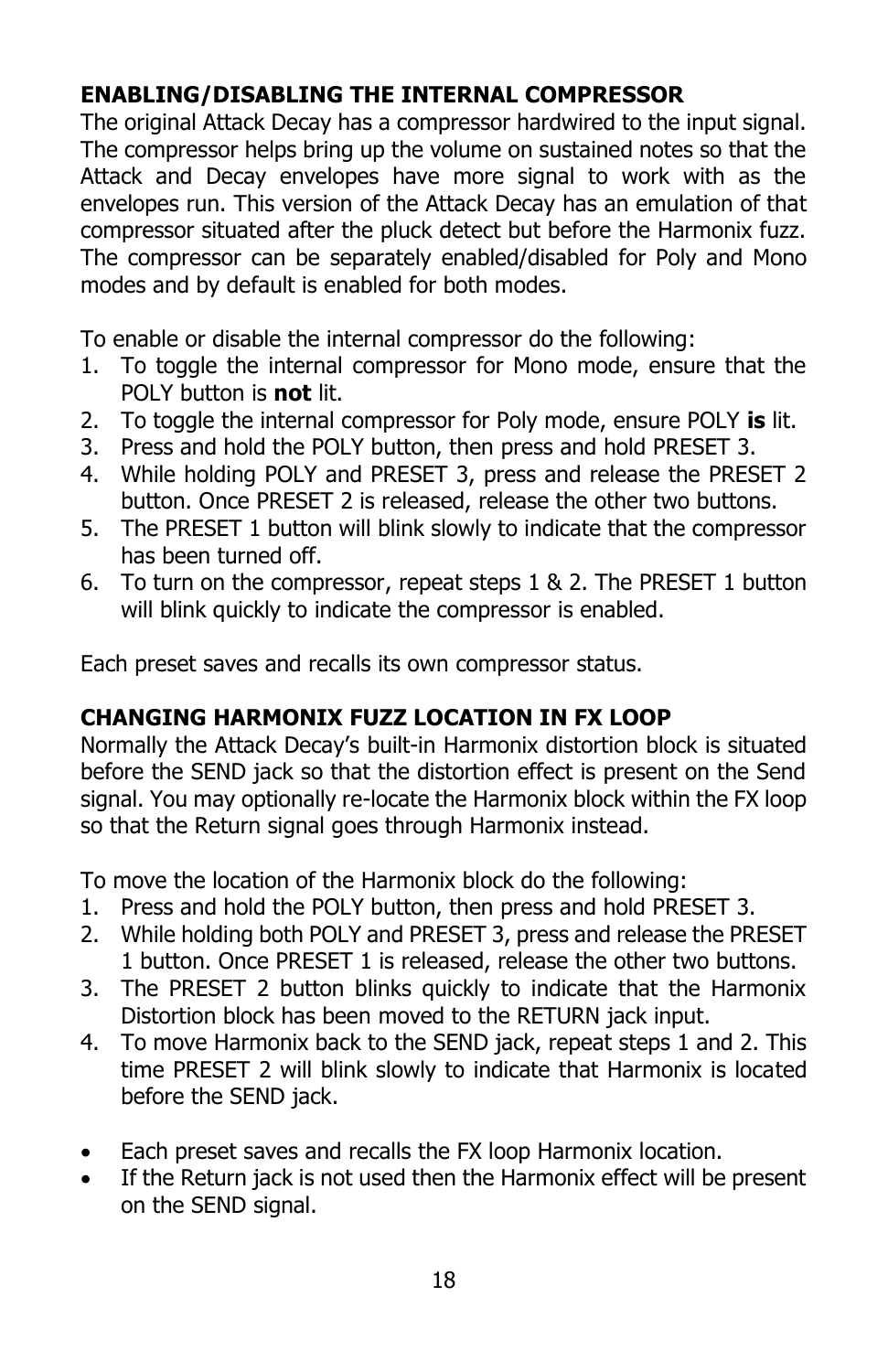#### **ADJUSTING ENVELOPE CURVES – MONO MODE ONLY!**

The Attack Decay provides a choice of three different envelope curves for the Mono mode volume envelopes. These curve choices do not apply to POLY mode. The Attack (fade-in) and Decay (fade-out) curves can be chosen independently.

The available curves are: linear, parabolic and s-curve:



To change the **Attack** envelope curve:

- 1. Press and hold the POLY and PRESET 2 buttons.
- 2. While holding both POLY and PRESET 2, press and release PRESET 1. Then release POLY and PRESET 2.
- 3. Two of the PRESET buttons will light solid, and one will blink. The blinking button represents the currently selected envelope curve.
- 4. PRESET  $1 =$  linear, PRESET  $2 =$  parabolic, PRESET  $3 =$  s-curve.
- 5. Press and release the PRESET button corresponding to the envelope curve you want for Attack. The pressed PRESET button will blink rapidly to indicate that the envelope curve has been selected.

To change the **Decay** envelope curve:

- 1. Press and hold the POLY and PRESET 2 buttons.
- 2. While holding POLY and PRESET 2, press and release PRESET 3. Then release POLY and PRESET 2.
- 3. Two PRESET buttons will light solid, and one will blink. The blinking button represents the currently selected envelope curve.
- 4. PRESET  $1 =$  linear, PRESET  $2 =$  parabolic, PRESET  $3 =$  s-curve.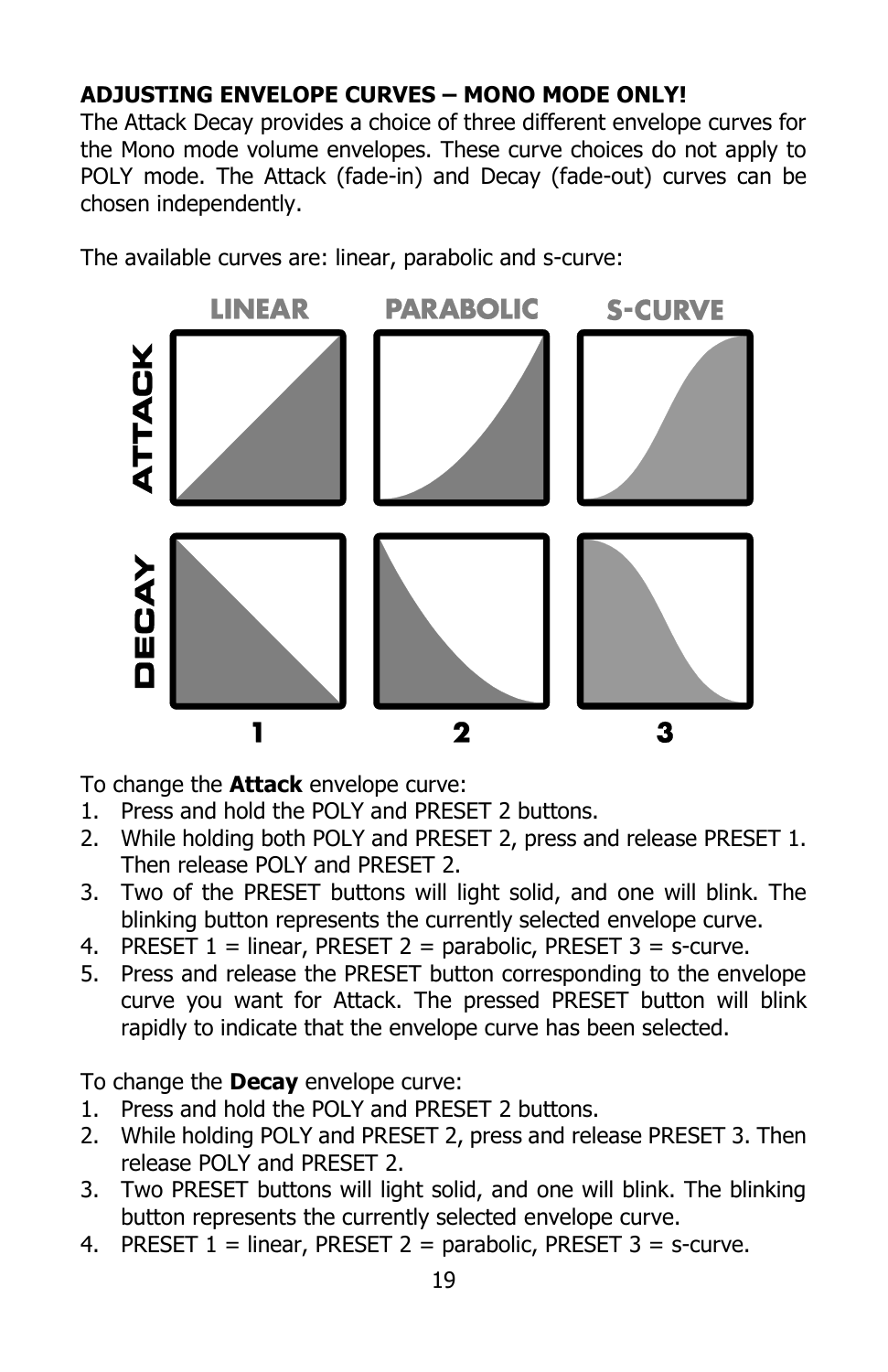5. Press and release the PRESET button corresponding to the envelope curve you want for Decay. The pressed PRESET button will blink rapidly to indicate that the envelope curve has been selected.

When saving presets, each preset saves its own envelope shapes for the Attack and Decay portions of the envelope.

### **ATTACK DECAY TIPS & TRICKS**

In the Beginning or Near It

We recommend you place the Attack Decay near the beginning of your pedal chain for the automatic pluck detect to work correctly. It should be fine after a compressor or pitch shifter but best to go before distortions and wahs.

#### It Might Get Loud or Quiet

- Due to the nature of amplitude effects such as those found in the Attack Decay, it is possible to experience a wide range of output volumes as you dial-in sounds and get a feel for the pedal. Some settings will be too quiet and others too loud. The Attack Decay's output volume control has a good deal of gain on tap to help find the right volume balance between effect and bypass.
- The extra gain of the volume control also means the Attack Decay might clip more easily than expected. If this happens, turning down the VOL knob should remove the clipping in most circumstances.
- The Harmonix fuzz can get loud. We recommend starting with lower volume settings on the H.VOL knob until you get a feel for the fuzz.

Mono Mode Playing

- In mono mode, if notes are allowed to ring out, it will have trouble consistently sensing new plucks. We recommend you don't allow old notes to ring out as you play new notes.
- The Attack Decay can handle chords while in mono mode. The entire chord will go through a single volume envelope.
- Tremolo, or Continuous Envelope mode, is a retriggable tremolo effect. Whenever a new pluck is detected, the tremolo waveform starts over, first running through the Attack envelope then Decay.
- While in tremolo mode, set the SENS knob to its minimum position for a free-running, non-retriggable tremolo effect.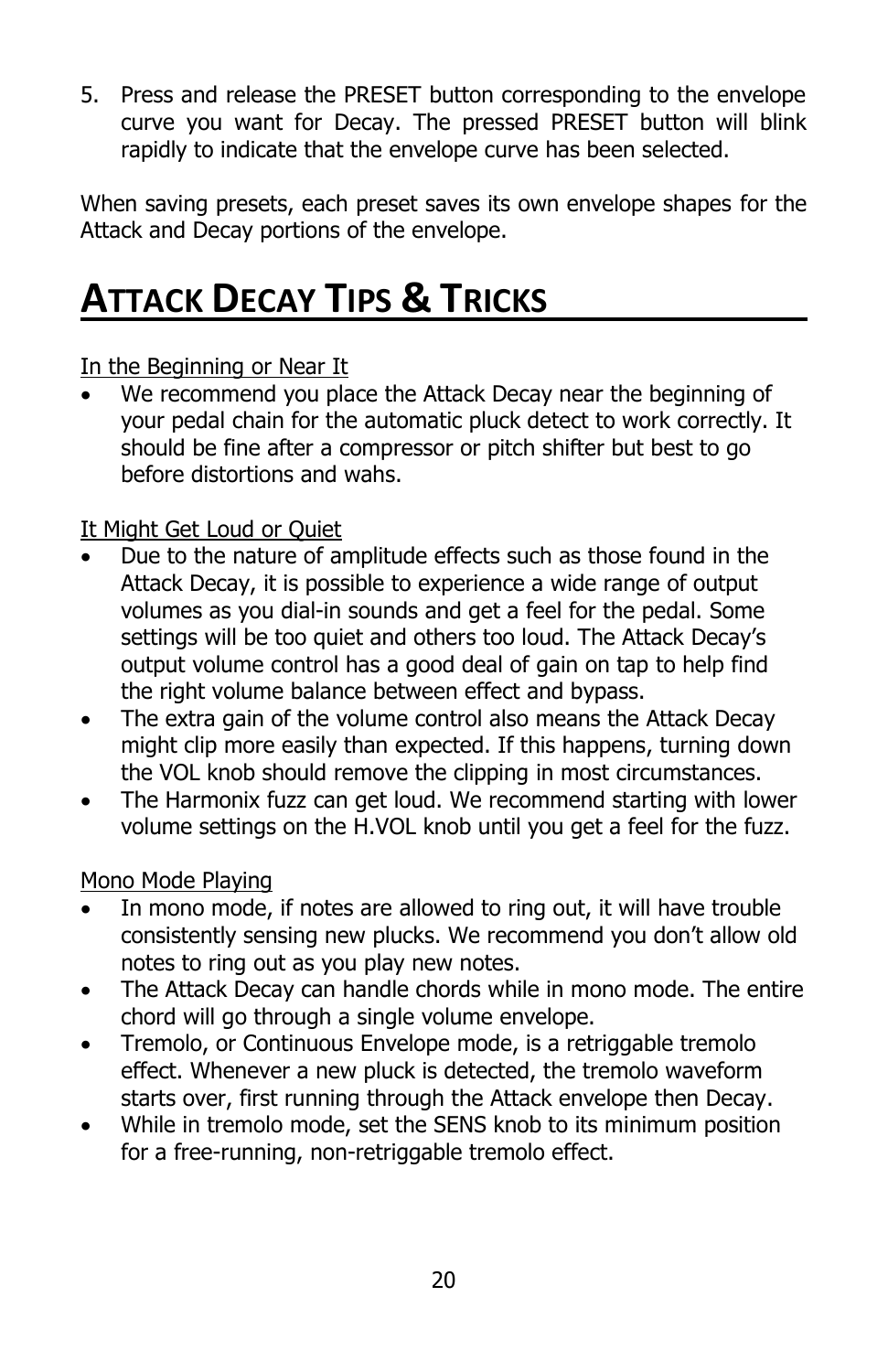Poly Mode Playing

- Poly mode excels when doing just Attack or just Decay but it also makes unique sounds when both knobs are in play.
- The Poly mode envelope times on the Attack and Decay knobs do not match the knob positions found in mono mode.
- If using the FX loop, the entire Poly mode algorithm will be located after the RETURN jack.
- Continuous Envelope mode is a unique effect in Poly mode. It sounds like cascading filters rather than tremolo.

Harmonix Distortion

- When the HARMONIX knob is maxed out, the Harmonix distortion will make a lot of noise when you're not playing. If this is undesirable dial back the HARMONIX knob to about 4 o'clock.
- When turning down HARMONIX gain from its maximum position, the signal might mute for a split second. This is normal.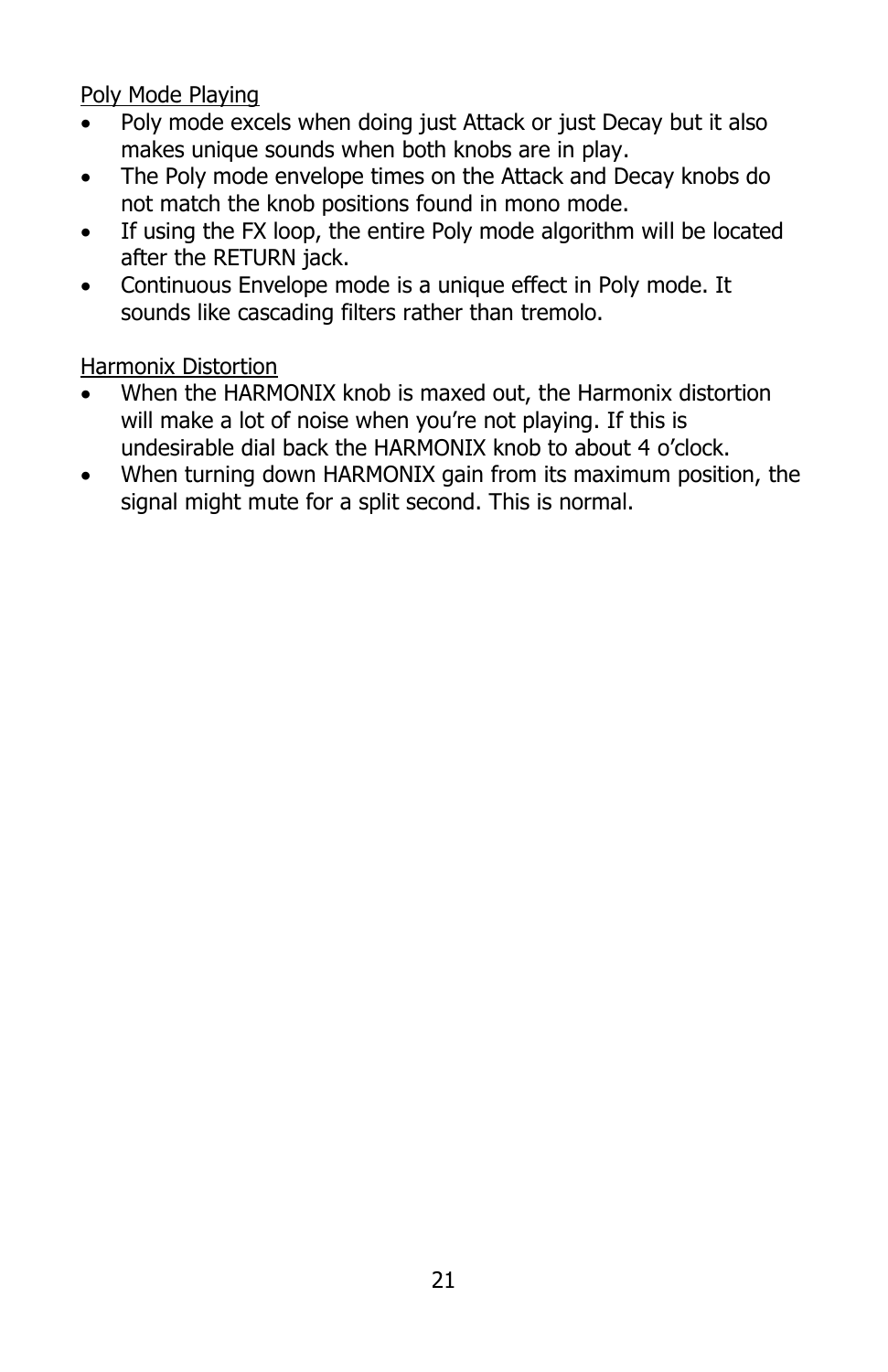### **SECONDARY OPERATIONS REFERENCE TABLE**

| <b>Attack Decay</b><br><b>Secondary Mode</b>                 | 1st Button(s) Hold/<br><b>2nd Button Press</b> | <b>Operation Notes</b>                                                               |
|--------------------------------------------------------------|------------------------------------------------|--------------------------------------------------------------------------------------|
| <b>Custom Expression Setting</b>                             | <b>BYPASS FSW/</b><br><b>PRESET 1</b>          | Create custom expression<br>settings where any knob is<br>swept by expression or CV. |
| Saving Presets (can also be<br>used to save altered presets) | <b>PRESET 1, 2, or 3</b>                       | Hold down preset button<br>for 2 seconds to save.                                    |
| <b>Recalling Presets</b>                                     | <b>PRESET 1, 2, or 3</b>                       | Press and release preset<br>button to recall preset.                                 |
| <b>Unloading Presets</b>                                     | <b>PRESET 1, 2, or 3</b>                       | Press and release preset<br>button to go back to live.                               |
| <b>Altering Presets</b>                                      |                                                | Move any knob or change a<br>mode while in a preset.                                 |
| <b>Reloading Presets</b>                                     | <b>PRESET 1, 2, or 3</b>                       | Press and release altered<br>(blinking) preset button.                               |
| Footswitch Preset Control                                    | <b>HARMONIX FSW</b>                            | Cycle through presets and<br>WYSIWYG with each press<br>and release of HARMONIX.     |
| <b>Continuous Envelopes</b><br>(Tremolo)                     | <b>BYPASS FSW/</b><br><b>HARMONIX FSW</b>      | Restarts volume envelopes<br>automatically.                                          |
| Envelope Curves - Attack                                     | POLY + PRESET 2/<br><b>PRESET 1</b>            | Mono mode only: choose<br>Attack curve taper: linear,<br>parabolic or s-curve.       |
| Envelope Curves - Decay                                      | POLY + PRESET 2/<br><b>PRESET 3</b>            | Mono mode only: choose<br>Decay curve taper: linear,<br>parabolic or s-curve.        |
| Harmonix Blend Mode                                          | <b>BYPASS FSW/</b><br><b>PRESET2</b>           | BLEND knob mixes dry and<br>Harmonix into envelopes.                                 |
| <b>Return Blend Mode</b>                                     | <b>BYPASS FSW/</b><br><b>PRESET 3</b>          | BLEND knob mixes dry<br>return and env output.                                       |
| Harmonix FX Loop Position                                    | POLY + PRESET 3/<br><b>PRESET 1</b>            | Hold down POLY and<br>PRESET 3 then press and<br>release PRESET 1.                   |
| Return Bypass<br>(FX Loop active in bypass)                  | POLY + PRESET 3/<br><b>BYPASS FSW</b>          | When in Bypass mode, the<br>RETURN jack is connected<br>to OUTPUT jack.              |
| <b>BYPASS FSW Manual Trigger</b>                             | POLY/<br><b>BYPASS FSW</b>                     | Press/release BYPASS to<br>trigger volume envelopes,<br>audio does not trigger.      |
| External Clock Trigger                                       | POLY/<br><b>PRESET 1</b>                       | Clock pulse on EXP jack<br>triggers volume envelopes,<br>audio does not trigger.     |
| <b>Internal Compressor</b>                                   | POLY + PRESET 3/<br><b>PRESET 2</b>            | Disables or enables the<br>internal compressor.                                      |
| <b>Factory Restore</b>                                       | <b>BYPASS</b><br>hold during power up          | Restores all presets and<br>secondary modes to factory<br>settings.                  |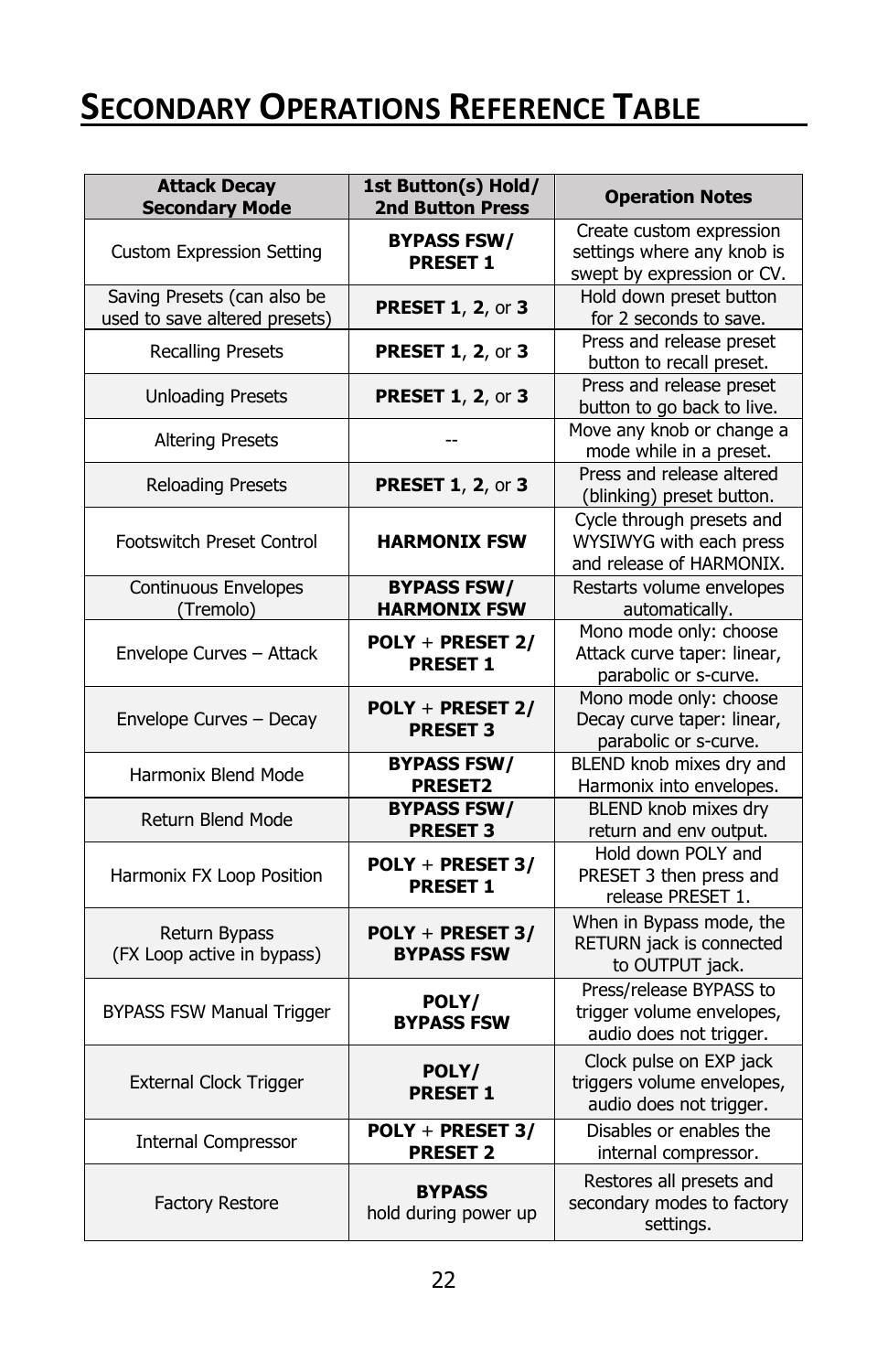### **SECONDARY OPERATIONS REFERENCE – CONT.**

| <b>Visual</b><br><b>Feedback</b>                                                                                 | <b>End Operation</b>                                                  | <b>Saves to Presets</b><br>or Global                |
|------------------------------------------------------------------------------------------------------------------|-----------------------------------------------------------------------|-----------------------------------------------------|
| <b>PRESET 1 &amp; Status LED</b><br>Slow blink. Blink speed increases as<br>you cycle through expression setting | Press PRESET 1 two<br>more times after initial<br>mode entry to exit. | Saves to Presets                                    |
| <b>PRESET 1, 2, or 3</b><br>Blink rapidly then blinking stops.                                                   | Release button                                                        |                                                     |
| <b>PRESET 1, 2, or 3</b><br>Lit solid.                                                                           | --                                                                    | --                                                  |
| <b>PRESET 1, 2, or 3</b><br>LED unlit                                                                            | --                                                                    | --                                                  |
| <b>PRESET 1, 2, or 3</b><br>Currently selected preset blinks.                                                    | 44                                                                    | $-$                                                 |
| <b>PRESET 1, 2, or 3</b><br>Lit solid.                                                                           |                                                                       |                                                     |
| <b>PLED</b><br>LED lit solid = FSW Control Enabled<br>LED off = FSW Control Disabled                             | Release FSW after P<br>LED changes state.                             | Global                                              |
| <b>PRESET 1</b> fast blink $=$ CE on<br><b>PRESET 3</b> slow blink $=$ CE off                                    | Release both<br>footswitches.                                         | Saves to Presets                                    |
| All PRESET LEDs light<br>Fast blink = Current Curve                                                              | Release all buttons<br>then press/release<br>button for curve choice  | Saves to Presets                                    |
| All PRESET LEDs light<br>Fast blink = Current Curve                                                              | Release all buttons<br>then press/release<br>button for curve choice  | Saves to Presets                                    |
| <b>PRESET 2 &amp; Status LED</b><br>Two LEDs blink at different rates.                                           | <b>PRESET 2</b> press and<br>release exits mode                       | Blend setting is<br>saved to presets                |
| <b>PRESET 3 &amp; Status LED</b><br>Two LEDs blink at different rates.                                           | <b>PRESET 3</b> press and<br>release exits mode                       | Blend setting is<br>saved to presets                |
| <b>PRESET 2</b><br>Fast blink = Return $\rightarrow$ Harmonix<br>Slow blink = Harmonix $\rightarrow$ Send        | Release all buttons                                                   | Saves to Presets                                    |
| <b>Status LED</b><br>Fast blink = Return Bypass enabled<br>Slow blink = Return Bypass disabled                   | Release all buttons                                                   | Blend setting is<br>saved to presets                |
| <b>Status LED</b><br>Fast blink = FSW Trigger enabled<br>Slow blin $k =$ FSW Trigger disabled                    |                                                                       | Blend setting is<br>saved to presets                |
| <b>PRESET 2</b><br>Fast blink = Ext. Trigger enabled<br>Slow blink = Ext. Trigger disabled                       |                                                                       | Saves to Presets                                    |
| <b>PRESET 1</b><br>Fast blink = Comp On, $Slo = Comp$ Off                                                        | Release buttons                                                       | Saves to Presets                                    |
| Hold BYPASS until one or more<br>PRESET LEDs blink                                                               | Release footswitch                                                    | All user presets and<br>settings will be<br>erased. |